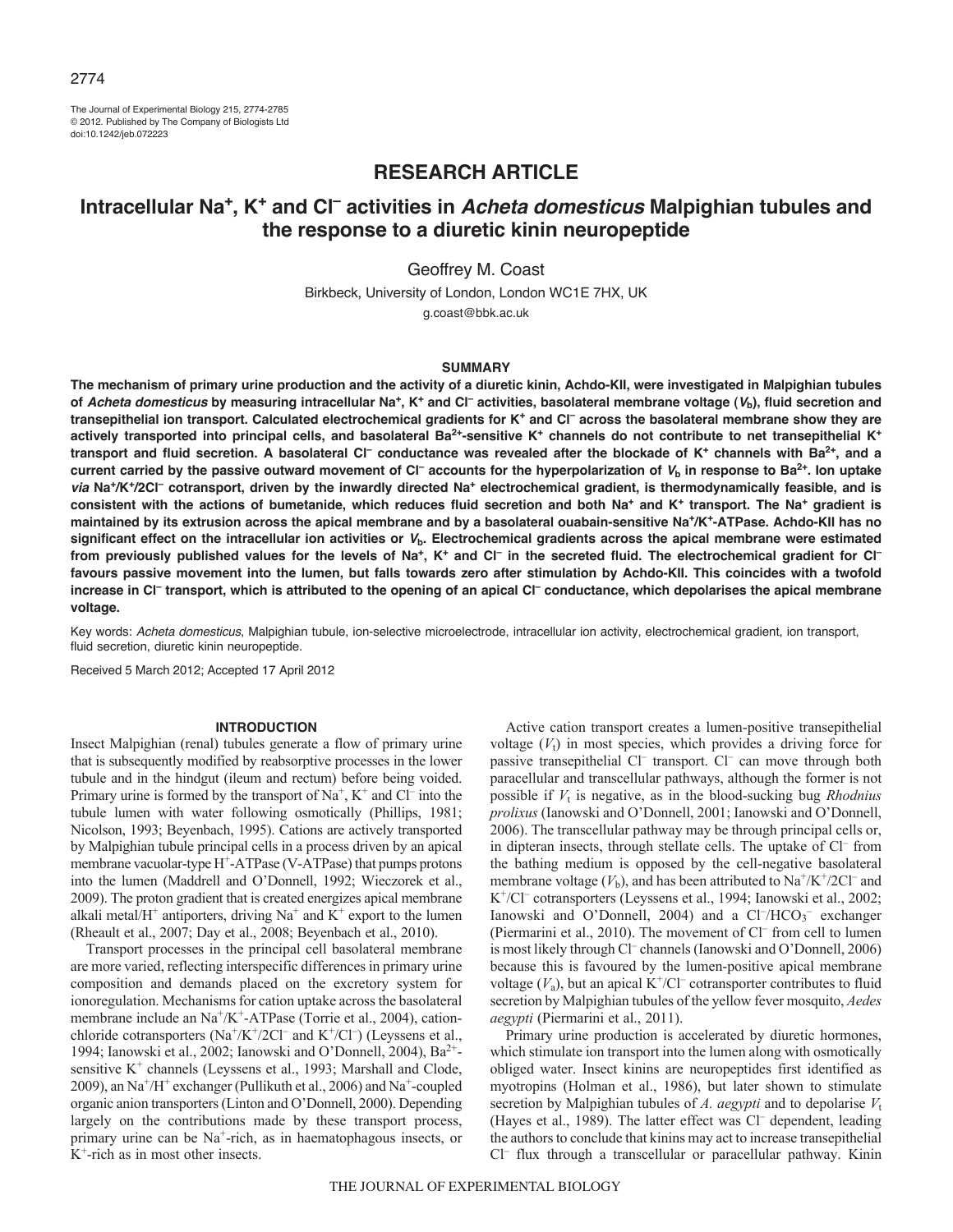activity has been extensively investigated in Malpighian tubules of *A. aegypti* and the fruit fly *Drosophila melanogaster*. Kinin receptors are present on stellate cells (Radford et al., 2002; Lu et al., 2010) and use  $Ca^{2+}$  as second messenger to open a Cl<sup>–</sup> conductance pathway, which non-selectively increases NaCl and KCl transport into the lumen (Beyenbach et al., 2011). The conductance pathway is believed to be transcellular, through stellate cells, in *D. melanogaster*(O'Donnell et al., 1998), but paracellular in *A. aegypti* (Beyenbach, 2003a).

Malpighian tubules of the house cricket, *Acheta domesticus* Linnaeus 1758, lack stellate cells (Hazelton et al., 1988), and kinins must therefore bind receptors on principal cells to stimulate fluid secretion and depolarize  $V_t$  (Coast et al., 1990; Coast et al., 2007). As in *D. melanogaster* and *A. aegypti* tubules,  $Ca^{2+}$  is used as second messenger in opening a transepithelial Cl– conductance pathway, leading to the non-selective stimulation of NaCl and KCl transport (Coast et al., 2007; Coast, 2011). Epithelial Cl– channel blockers inhibit kinin activity, which is consistent with the conductance pathway in cricket tubules being transcellular. Recordings made with intracellular electrodes show that kinins have no effect on  $V<sub>b</sub>$ , but depolarize  $V_a$  (Coast et al., 2007). The depolarization of  $V_a$  is attributed to the opening of apical Cl<sup>-</sup> channels, which will increase passive Cl<sup>–</sup> movement into the lumen, with  $Na^+$  and  $K^+$  following to maintain electrical neutrality. However, kinins might also stimulate Cl– uptake across the basolateral membrane *via* an electroneutral mechanism, such as a cation/Cl– cotransporter, which could elevate intracellular Cl<sup>-</sup> levels and hence increase the electrochemical gradient favouring ion movement into the lumen.

This paper describes basolateral membrane ion transport mechanisms in principal cells of *A. domesticus* Malpighian tubules and the mode of action, a diuretic kinin, Achdo-KII. Doublebarrelled ion-selective microelectrodes (dbISEs) were used to simultaneously measure intracellular  $Na^+$ ,  $K^+$  and Cl<sup>–</sup> activity and *V*<sup>b</sup> in principal cells before and after stimulation with Achdo-KII. This allowed electrochemical gradients across the basolateral membrane to be calculated, and apical gradients to be estimated using previously published values for secreted (luminal) fluid composition (Coast et al., 2007). In addition, transport processes were investigated by determining the effect of ion substitutions on *V*b, and of transport inhibitors on fluid secretion and net transepithelial ion flux. The results are incorporated into a model for ion transport by cricket Malpighian tubules and the response to Achdo-KII.

## **MATERIALS AND METHODS Animals**

Crickets were reared as previously described (Clifford et al., 1977). They were held at 28°C under a 12h:12h light:dark regime and fed a diet of wheat germ and ground cat biscuits. Water was provided *ad libitum*. Tubules were removed from adult females aged between 7 and 14days.

#### **Measurement of intracellular ion activities**

Malpighian tubules were attached to a glass coverslip that had been coated with high molecular weight poly-L-lysine and formed the bottom of a superfusion chamber (RC-26 GLP; Warner Instruments, Hamden, CT, USA). They were gently tamped down with a fine glass rod to facilitate adherence to the coverslip. The chamber was perfused with saline (composition given in Table 1) at  $\sim$ 3 ml min<sup>-1</sup>, which exchanged the bath volume every 10–12s.

Intracellular ion activity and  $V<sub>b</sub>$  were measured using doublebarrelled ion-selective microelectrodes (dbISEs) prepared and

Table1. Composition of salines

|                                  | Concentration (mmol $l^{-1}$ )          |             |                       |              |  |  |
|----------------------------------|-----------------------------------------|-------------|-----------------------|--------------|--|--|
|                                  | Control saline                          | $K^+$ -free | Na <sup>+</sup> -free | $Cl^-$ -free |  |  |
| <b>NaCl</b>                      | 98.1                                    | 83.1        |                       |              |  |  |
| NAHCO <sub>3</sub>               | 4                                       | 4           |                       | 4            |  |  |
| NaH <sub>2</sub> PO <sub>4</sub> |                                         | 4           |                       |              |  |  |
| <b>NaOH</b>                      |                                         | 11          |                       |              |  |  |
| KCI                              | 10.5                                    |             | 6.5                   |              |  |  |
| KHCO <sub>3</sub>                |                                         |             | 4                     |              |  |  |
| KH <sub>2</sub> PO <sub>4</sub>  | 4                                       |             | 4                     | 4            |  |  |
| <b>KOH</b>                       | 11                                      |             | 11                    | 11           |  |  |
| CaCl <sub>2</sub>                | 1.5                                     | 1.5         | 1.5                   |              |  |  |
| MgCl <sub>2</sub>                | 8.5                                     | 8.5         | 8.5                   |              |  |  |
| Na gluconate                     |                                         |             |                       | 98.1         |  |  |
| K gluconate                      |                                         |             |                       | 10.5         |  |  |
| Ca gluconate                     |                                         |             |                       | 2            |  |  |
| Mg gluconate                     |                                         |             |                       | 8.5          |  |  |
| Proline                          | 10                                      | 10          | 10                    | 10           |  |  |
| Glucose                          | 24                                      | 24          | 24                    | 24           |  |  |
| <b>HEPES</b>                     | 25                                      | 25          | 25                    | 25           |  |  |
| NMDG-CI                          |                                         | 25.5        | 102.1                 |              |  |  |
|                                  | NMDG-CI, N-methyl-p-glucamine chloride. |             |                       |              |  |  |

calibrated as described in detail elsewhere (Ianowski et al., 2002). Electrodes were pulled from borosilicate 'Piggy-back' capillary glass (World Precision Instruments, Sarasota, FL, USA). The filamented smaller barrel was filled with a short column  $(\sim 2 \text{ cm})$  of deionized water before pulling on a vertical micropipette puller (PUL-100, World Precision Instruments). The interior of the unfilamented larger barrel was then silanized using dimethyldichlorosilane vapour (Ianowski et al., 2002); the water in the smaller barrel prevents it becoming silanized. The electrode was then baked for 45min at 200°C. A short column of liquid ion exchanger was introduced into the silanized barrel, which was then backfilled with the appropriate solution. The filamented barrel was filled with an appropriate reference solution. If the resistance of the ion-selective electrode exceeded  $100\,\text{G}\Omega$  it was generally too noisy to use and had a slow response time; this could sometimes be improved by controlled submicrometre tip breakage (O'Donnell and Machin, 1991). The criteria used to select suitable electrodes were that the response of the ion-selective electrode to a solution changed reached 90% of the maximum within 30s and the voltage change in response to a 10-fold change in concentration was ≥49mV.

Details of the liquid ion exchangers (ionophores) and filling solutions for both the ion selective and reference barrels are given in Table2 along with their response (slope) to a 10-fold change in ionic activity of the calibration solutions, which are also listed. Calcium interferes with  $Na<sup>+</sup>$  measurements made with the ionophore cocktail used for intracellular measurements (Ianowski et al., 2002), and tubules were therefore initially bathed in a  $Ca^{2+}$ -free saline until a principal cell was impaled, when the perfusate was switched to normal saline. Secretion rates in  $Ca^{2+}$ -free saline are identical to those in control saline (Coast, 2011). The Cl– ionophore employed in this study (Table2) is approximately three orders of magnitude more selective for Cl<sup>-</sup> than gluconate, but less than two orders of magnitude more selective for Cl<sup>-</sup> than  $HCO_3^-$  and several organic anions, including citrate and acetate (Garber et al., 2005). The contribution of interfering anions to measurements of intracellular Cl– activity was therefore assessed by measuring Cl– activity in tubules bathed in Cl<sup>-</sup>-free saline, with gluconate salts replacing chloride (Ianowski et al., 2002).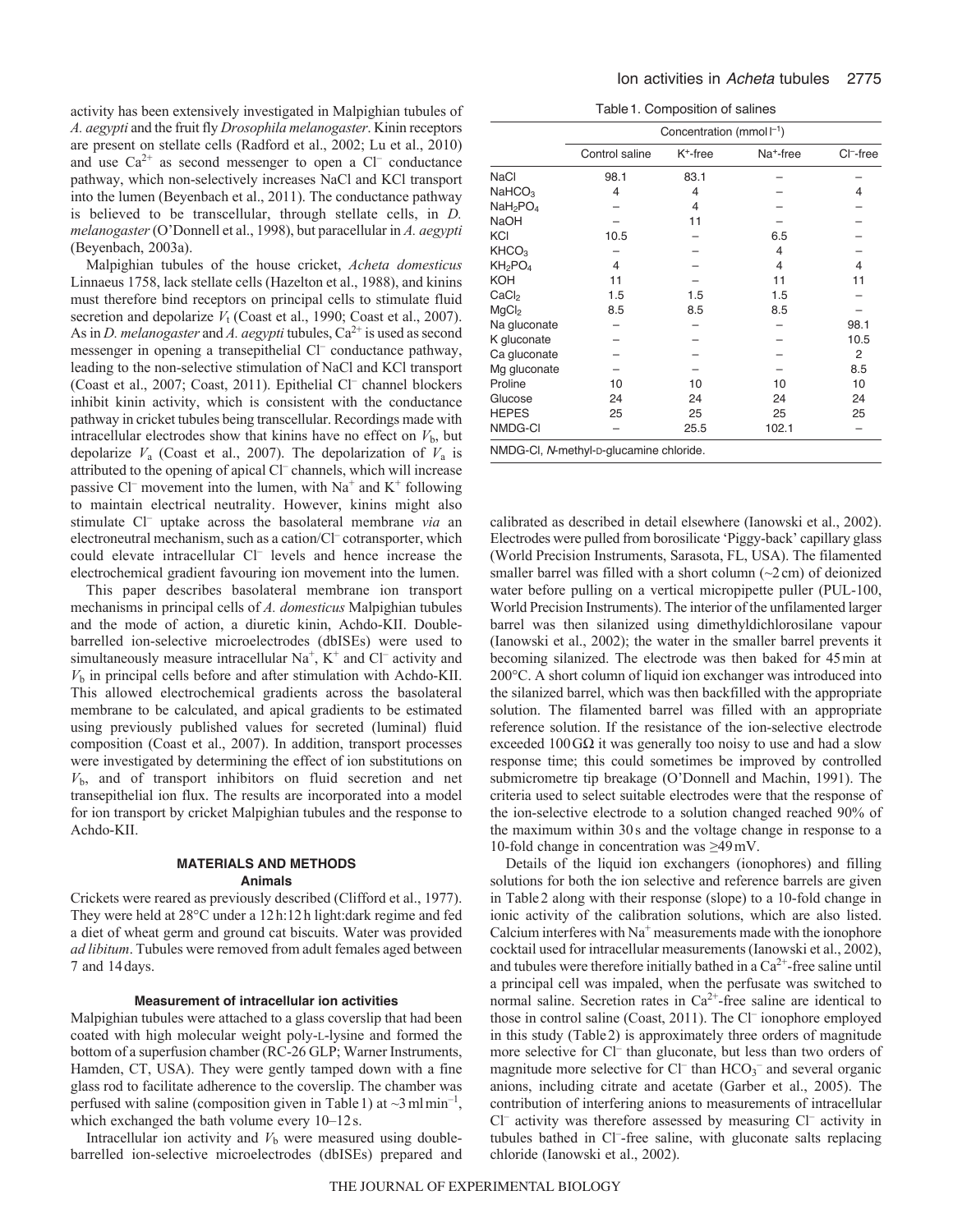|                       | Intracellular measurement                          |                                                                                                      |                                                    | Extracellular measurement                          |                                                  |
|-----------------------|----------------------------------------------------|------------------------------------------------------------------------------------------------------|----------------------------------------------------|----------------------------------------------------|--------------------------------------------------|
|                       | $Na+$                                              | $K^+$                                                                                                | $CI^-$                                             | $Na+$                                              | $K^+$                                            |
| lonophore             | Na <sup>+</sup> ionophore I,<br>cocktail A (Fluka) | K <sup>+</sup> ionophore I,<br>cocktail B (Fluka)                                                    | CI <sup>-</sup> ionophore I,<br>cocktail A (Fluka) | Na <sup>+</sup> ionophore II<br>cocktail A (Fluka) | K <sup>+</sup> ionophore I<br>cocktail A (Fluka) |
| <b>Backfilled</b>     | NaCl $(0.5 \text{ mol} \, \text{m}$ <sup>1</sup> ) | KCI (0.5 mol $\Gamma$ <sup>1</sup> )                                                                 | $KCl$ (1.0 mol $\Gamma$ <sup>1</sup> )             | NaCl $(0.5 \text{ mol} \, \text{m}$ <sup>1</sup> ) | KCI $(0.5 \text{ mol} \, \text{m}^{-1})$         |
| Reference             | KCI $(1.0 \text{ mol} \, \text{m}^{-1})$           | (a) NaAc $(1 \text{ mol } l^{-1})$<br>(b) KCI $(1 \text{ mol } \Gamma^1)$                            | KCI $(1.0 \text{ mol} \, \text{m}^{-1})$           | LiCI $(1 \text{ mol }  ^{-1})$                     | LiCI $(1 \text{ mol } l^{-1})$                   |
| Calibration solutions | NaCl/KCl 15.<br>150 mmol $1^{-1}$                  | KCI/NaCl 15.<br>150 mmol $1^{-1}$                                                                    | <b>KCI 10.</b><br>100 mmol $I^{-1}$                | NaCl/KCl<br>$20 - 200$ mmol $I^{-1}$               | NaCl/KCl<br>$20 - 200$ mmol $1^{-1}$             |
| Mean slope            | $57+2$ mV (21)                                     | $52 \pm 1$ mV (22)                                                                                   | $53 \pm 2$ mV (22)                                 | $52 \text{ mV}$                                    | 54 mV                                            |
| NaAc, sodium acetate. |                                                    | (a) and (b) indicate solutions used to fill the tip/shank and barrel of the electrode, respectively. |                                                    |                                                    |                                                  |

Table2. Construction and calibration of ion-selective electrodes

Voltages for the reference ( $V_{REF}$ ) and ion-selective barrels ( $V_{ISE}$ ) were measured with a high impedance electrometer (F-223A, World Precision Instruments) *via* chlorided silver wires inserted into each barrel. The reference voltage was measured with respect to an Ag/AgCl half-cell (MEH8, World Precision Instruments) connected to the perfusion chamber *via* a 0.5 mol<sup>1-1</sup> KCl agar bridge. Digital recordings of  $V_{REF}$  and the difference between it and  $V_{ISE}$  ( $V_{ISE}$ – $V_{REF}$ ) were made using a data acquisition system (Datacan V, Sable Systems, Las Vegas, NV, USA). Intracellular recordings were deemed acceptable if the voltage remained stable  $(\pm 2 \text{ mV})$  for  $>30 \text{ s}$  and, after withdrawal of the electrode into the bathing medium, the voltage returned to within  $\pm 3$  mV of values obtained prior to impaling a cell.

## **Calculations of intracellular ion activities and electrochemical potentials**

Intracellular ion activities  $(a_i)$  were calculated as previously described (Ianowski et al., 2002; Ianowski and O'Donnell, 2004) using the formula:

$$
a_{\mathbf{i}} = a_{\mathbf{b}} 10^{(\Delta V)/S},\tag{1}
$$

where  $a<sub>b</sub>$  is the ion activity in the bathing medium,  $\Delta V$  is the difference in voltage measured inside the cell relative to the bath  $(V_{\text{ISE}}-V_{\text{REF}})$  and *S* is the slope of the electrode. The activity of the ion in the bathing medium  $(a<sub>b</sub>)$  was calculated as:

$$
a_{\rm b} = a_{\rm c} 10^{(\Delta V)/S},\tag{2}
$$

where  $a_c$  is the activity of the ion in the calibration solution and  $\Delta V$ is the difference in voltage readings between the bath solution and the calibration solution. Ion activity in the calibration solutions was calculated as the product of ion concentration and activity coefficient ( $\gamma$ ). The activity coefficients for 100 and 10 mmol<sup>-1</sup> KCl are 0.77 and  $0.901$ , respectively, and for mixed  $150$  mmol<sup>1-1</sup> solutions of KCl and NaCl a value of 0.75 was used (Ianowski et al., 2002; Ianowski and O'Donnell, 2004).

The net electrochemical gradient  $(\Delta \mu / F; mV)$  for an ion across the basolateral  $(\Delta \mu_b/F)$  or apical  $(\Delta \mu_a/F)$  cell membrane was calculated using the formula:

$$
\Delta \mu / F = RT/F \ln(a_i/a_{b,l}) + zV_{b,a} = 58 \log(a_i/a_{b,l}) + zV_{b,a} \text{ (at 21°C), (3)}
$$

where  $a_{b,l}$  is the activity of the ion in the bath (b) or lumen (l; mol<sup> $-1$ </sup>),  $V_{b,a}$  is the basolateral or apical membrane voltage (mV), *R* is the gas constant, *T* is the absolute temperature (K), *F* is the Faraday constant and *z* is the valency (Hanrahan et al., 1984; Ianowski et al., 2002). When  $\Delta \mu / F = 0$ , the ion is at equilibrium across the membrane, a positive value favours net movement of the ion from the cell to the bath or lumen, and a negative value favours net movement from the bath or lumen into the cell.

## **Measurement of** *V***<sup>b</sup> using conventional microelectrodes**

The measurement of  $V<sub>b</sub>$  with conventional microelectrodes has been described previously (Coast et al., 2007). Tubules were anchored into a block of Sylgard in a custom-built chamber  $\left(\sim 250 \,\mu\right]$  volume) perfused with saline at 1mlmin–1. Microelectrodes were backfilled with  $3 \text{ mol} 1^{-1}$  KCl and connected to a high impedance electrometer (M-707A, World Precision Instruments) *via* an Ag/AgCl half-cell (MEH3S, World Precision Instruments). The circuit was completed through a KCl reference electrode (DRIREF-450, World Precision Instruments) in the perfusion chamber. Recordings were made from principal cells in the main tubule segment, and were accepted if the potential remained stable ( $\pm 2$  mV) for >30s and returned to 0 $\pm 2$  mV after withdrawal of the electrode. Data were recorded digitally (Datacan V).

## **Fluid secretion assay**

The Ramsay assay used to measure Malpighian tubule secretion has been described in detail elsewhere (Coast, 1988). Single tubules were held in small  $(5 \mu l)$  drops of saline (Table 1) beneath watersaturated paraffin oil. The cut end was withdrawn from the saline and anchored into a strip of Sylgard. Fluid escaped from a small tear in the tubule wall and accumulated as a discrete droplet in the paraffin oil. After equilibrating for 40min, secreted fluid was collected at 40min intervals, unless stated otherwise. Droplets of secreted fluid were deposited onto the Sylgard and their diameter (*d*) was measured using a micrometer eyepiece. The volume (pl) was calculated as  $\pi d^{3}/6$ , assuming the droplets are perfect spheres, and the rate of secretion was obtained after dividing by the sampling interval. Finally, the length (mm) of tubule within the saline was measured and secretion rates were expressed as  $plmm^{-1}min^{-1}$ .

#### **Measurements of Na<sup>+</sup> and K+ in tubule fluid**

Methods used to measure the activities of  $K^+$  and  $Na^+$  in tubule fluid samples using ion-selective microelectrodes have been described elsewhere (Coast et al., 2001; Coast et al., 2007). Details of the ionophores used and the filling solutions are given in Table2 along with electrode slopes and the calibration solutions employed. Electrodes were connected to a high impedance electrometer (F-223A, World Precision Instruments) *via* Ag/AgCl half-cells. Potassium interferes with Na<sup>+</sup> measurements and this was corrected for as previously described (Ianowski and O'Donnell, 2004).

#### **Chemicals**

The synthesis of *A. domesticus* kinin-II (Achdo-KII) has been described elsewhere (Holman et al., 1990); other chemicals were obtained from Sigma-Aldrich (Poole, Dorset, UK). Bumetanide stock solutions were prepared in 100% dimethyl sulfoxide (DMSO)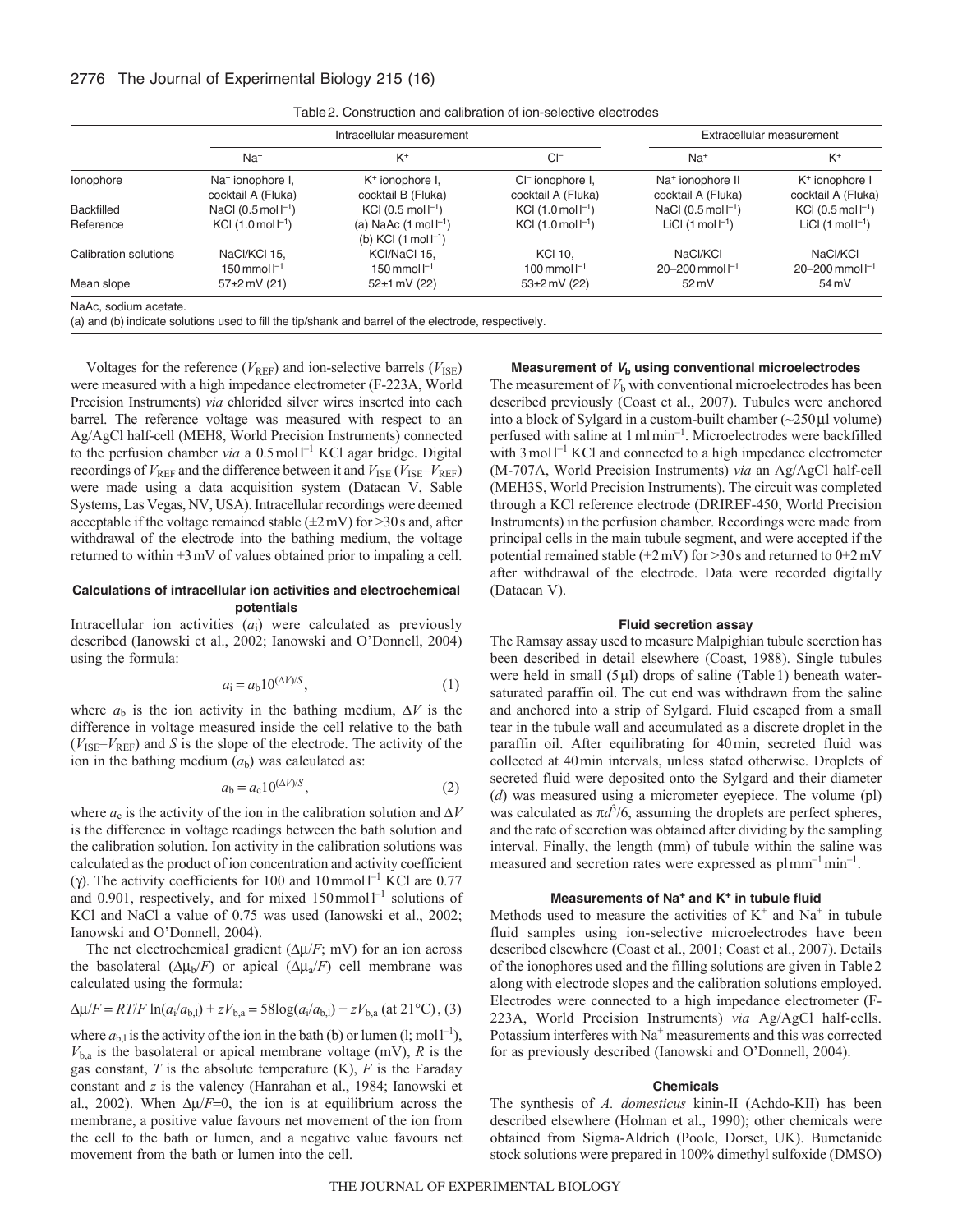and diluted ≥500-fold in saline prior to use. At this dilution, DMSO had no effect on tubule secretion (results not shown).

#### **Statistics**

Results are given as means  $\pm$  s.e.m. Appropriate tests for significance (*P*<0.05) were performed using InStat (v3.10, GraphPad Software, La Jolla, CA, USA).

### **RESULTS**

## **Measurements of intracellular ion activities and** *V***<sup>b</sup>**

Fig. 1 shows typical recordings of  $V<sub>b</sub>$  and intracellular Na<sup>+</sup>, K<sup>+</sup> and Cl– activities made with dbISEs before and after the addition of 10nmoll –1 Achdo-KII. The extremely high input resistance of the ion selective barrel produces very noisy recordings, which were therefore paused during electrode insertion and withdrawal. A lowpass filter was not employed, because kinins act rapidly (within seconds) to depolarize  $V_t$  and stimulate fluid secretion (Beyenbach, 2003b). The mean value of  $V<sub>b</sub>$  recorded using dbISEs was  $-35\pm1$  mV ( $N=35$ ), compared with a previously reported value of  $-41\pm1$  mV obtained using conventional microelectrodes (Coast et al., 2007). This most likely reflects the lower ambient temperature of the laboratory when recordings were made with dbISEs (19–22°C) compared with conventional microelectrodes (23–25°C). In support of this, the mean value of  $V<sub>b</sub>$  recorded with conventional microelectrodes during the course of the dbISE studies was  $-37\pm1$  mV ( $N=18$ ), somewhat lower than the previously reported value (Coast et al., 2007) and not significantly different (unpaired *t*-test,  $P=0.209$ ) from that measured using dbISEs.

The intracellular activities of Na<sup>+</sup>  $(a_i$ Na<sup>+</sup>) and K<sup>+</sup>  $(a_i$ K<sup>+</sup>) in unstimulated tubules were  $21 \pm 1$  ( $N=13$ ) and  $83 \pm 3$  mmol<sup>1-1</sup> ( $N=7$ ), respectively. Intracellular Cl<sup>-</sup> activity  $(a_iCl^-)$  was  $32\pm2$  mmoll<sup>-1</sup>  $(N=13)$ , but other anions in the cell may interfere with the Cl<sup>-</sup> electrode (Ianowski et al., 2002; Garber et al., 2005). To assess this,  $a<sub>i</sub>Cl<sup>-</sup>$  was measured in Cl<sup>-</sup>-free saline (gluconate salts replacing chloride; Table1). A representative recording is shown in Fig.2. Following the switch to Cl<sup>-</sup>-free saline,  $a_1C$ <sup>-</sup> fell from 33 to 4.8 mmol<sup> $1$ -1</sup> over 6 min. The mean value for  $a_1Cl^-$  in Cl<sup>-</sup>-free saline was  $4.5 \text{ mmol } l^{-1}$  ( $N=3$ ), which is assumed to represent the contribution from interfering anions. With this adjustment to measured values, the mean value of  $a_iCl^-$  was  $28\pm2$  mmol  $l^{-1}$ .

The activities of Na<sup>+</sup>, K<sup>+</sup> and Cl<sup>-</sup> in the bathing fluid were  $76\pm2$  $(N=13)$ , 18.7 $\pm$ 0.1 ( $N=13$ ) and 87 $\pm$ 1 mmol<sup>-1</sup> ( $N=14$ ), respectively.

Achdo-KII (10 nmol<sup>-1</sup>) had no significant effect (paired *t*-tests) on  $a_i$ Na<sup>+</sup>,  $a_i$ K<sup>+</sup> and  $a_i$ Cl<sup>-</sup> (Fig.1), with mean changes of  $-0.9\pm0.7$  $(N=4)$ ,  $-0.3\pm1.8$  ( $N=3$ ) and  $-0.9\pm1.5$  mmol<sup>-1</sup> ( $N=5$ ), respectively, within 2min of adding the peptide. Previously, Achdo-KII was found to have no effect  $(\leq 2mV)$  on the voltage across the basolateral membrane (Coast et al., 2007) and this was confirmed in the present study, with  $V<sub>b</sub>$  increasing (hyperpolarizing) slightly  $(0.6\pm0.3 \text{ mV})$ ,  $N=12$ ), but not significantly (paired *t*-test,  $P=0.071$ ), within 2 min of adding the diuretic peptide.

## **Electrochemical gradients across the basolateral membrane**

Electrochemical gradients across the basolateral membrane  $(\Delta \mu_b/F)$ were calculated from simultaneous measurements of intracellular ion activities and  $V<sub>b</sub>$ . Fig. 3 shows values for the electrochemical gradients of  $Na^+$ ,  $K^+$  and  $Cl^-$  across the basolateral membrane in unstimulated tubules. The Na<sup>+</sup> gradient  $(\Delta \mu_{bNa}/F)$  was negative  $(-68\pm3 \text{ mV}, N=13; Fig.3A)$  and strongly favours passive movement of Na<sup>+</sup> from bath to cell. The K<sup>+</sup> gradient  $(\Delta \mu_{bK}/F)$  was much smaller, but was invariably positive  $(2.2\pm0.3 \text{ mV}, N=9; Fig. 3B)$  and hence favours the passive movement of  $K^+$  from cell to bath. The



Fig. 1. Simultaneous recordings made with double-barrelled ion selective electrodes showing basolateral membrane voltage  $(V<sub>b</sub>)$  and the intracellular activities  $(a_i)$  of  $(A)$  Na<sup>+</sup>,  $(B)$  K<sup>+</sup> and  $(C)$  Cl<sup>-</sup>, before and after stimulation by 10 nmol  $I^{-1}$  Achdo-KII. Recordings were paused (indicated by arrows) during electrode insertion and withdrawal. Horizontal bars indicate when Achdo-KII was present in the bath.

Cl<sup>–</sup> gradient ( $\Delta \mu_{bCl}/F$ ) was calculated after correcting *a*<sub>i</sub>Cl<sup>–</sup> for the effect of interfering anions (see above). Fig. 3C shows that  $\Delta \mu_{\text{bCl}}/F$ was also invariably positive  $(5.6\pm0.8 \text{ mV}, N=13)$ , and therefore favours passive Cl<sup>-</sup> movement from cell to bath. Because Achdo-KII had little effect on intracellular ion activities and  $V<sub>b</sub>$ , its impact on the electrochemical gradients across the basolateral membrane was small. Within  $2 \text{min}$  of peptide addition, the Na<sup>+</sup> gradient increased by  $1.8\pm1.3$  mV ( $N=4$ ), whereas the gradients for K<sup>+</sup> and Cl<sup>–</sup> fell by  $0.6 \pm 0.5$  (*N*=3) and  $0.4 \pm 1.1$  mV (*N*=5), respectively, but still favoured passive movement from cell to bath. None of the changes in  $\Delta \mu_b/F$  were significant in paired *t*-tests.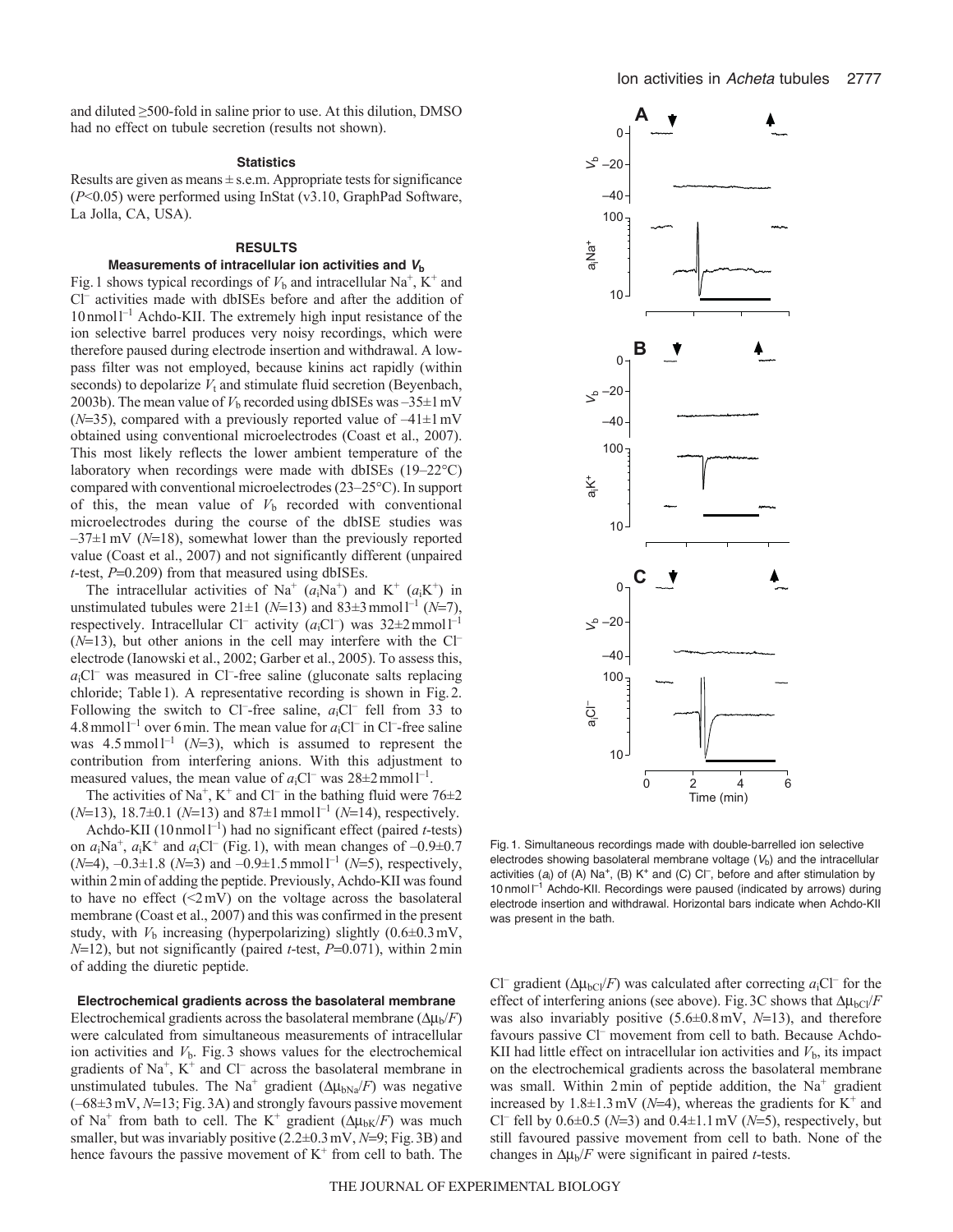

Fig. 2. Representative recording showing the effect of Cl<sup>-</sup>-free saline on the intracellular Cl<sup>-</sup> activity (a<sub>i</sub>Cl<sup>-</sup>). The times of electrode insertion and withdrawal are shown by the arrows and the horizontal bar indicates when the bath contained Cl<sup>--</sup>free saline.

#### **Electrochemical gradients across the apical membrane**

On several occasions the tubule lumen was penetrated by a dbISE, as evidenced by the voltage recorded from the reference barrel first going negative  $(V<sub>b</sub>)$  and then positive  $(V<sub>t</sub>)$  as the electrode tip crossed the apical membrane (data not shown). The mean value of  $V_t$  was  $36\pm2$  mV ( $N=8$ ), which is lower than that recorded with conventional microelectrodes (43±3 mV, N=20) (Coast et al., 2007), although the difference is not significant (Welch-corrected unpaired *t*-test, *P*=0.064). The apical membrane voltage ( $V_a = V_f - V_b$ ) is therefore estimated to be 71mV, which was almost identical to the voltage change ( $72\pm3$  mV,  $N=8$ ) recorded when the lumen was penetrated by a dbISE. Previously, *V*<sup>a</sup> was estimated to be 84mV based upon separate measurements of  $V<sub>b</sub>$  and  $V<sub>t</sub>$  in different tubules (Coast et al., 2007), both of which were higher than those recorded in the present study. It was not possible to obtain stable recordings of ion activities in the tubule lumen, possibly because the response of the ion selective barrel lagged behind the oscillations of *V*<sup>a</sup> (Coast et al., 2007). However, the electrochemical gradients for  $Na<sup>+</sup>$ ,  $K<sup>+</sup>$  and Cl– across the apical membrane can be estimated from previously published data for tubule fluid ion concentrations before and after stimulation with Achdo-KII (Coast et al., 2007). These values have been re-calculated as ion activities using the activity coefficients of the calibration solutions.

Estimates of the apical electrochemical gradients  $(\Delta \mu_a / F)$  for Na<sup>+</sup>,  $K^+$  and Cl<sup>-</sup>, assuming  $V_a$  is 71 mV, are presented in Fig. 4 along with those across the basolateral membrane. In unstimulated Malpighian tubules,  $\Delta \mu_{aNa}/F$  and  $\Delta \mu_{aK}/F$  are negative (-74 and –76mV, respectively) and favour passive movement from lumen to cell, whereas  $\Delta \mu_{aCl}/F$  is positive (34mV) and therefore favours entry to the lumen. There is little change in intracellular and luminal ion activities following stimulation with Achdo-KII, but electrochemical gradients across the apical membrane will fall, because *V*<sup>a</sup> depolarizes (Coast et al., 2007). Assuming Achdo-KII causes *V*<sup>a</sup> to depolarise by 28mV (Coast et al., 2007), estimated values for the apical electrochemical gradients of  $Na<sup>+</sup>$ ,  $K<sup>+</sup>$  and Cl<sup>-</sup> in stimulated tubules are –45, –49 and 4mV, respectively (Fig.4).

#### **Conductance pathways in the basolateral membrane**

The presence of conductance pathways in the basolateral membrane was investigated by measuring the change in  $V<sub>b</sub>$  following a 10fold reduction in bath  $K^+$ , Na<sup>+</sup> or Cl<sup>–</sup> concentration (Fig. 5). A 10-



Fig. 3. Net electrochemical gradients ( $\Delta \mu$ /F) for (A) Na<sup>+</sup>, (B) K<sup>+</sup> and (C) Cl<sup>-</sup> across the basolateral membrane calculated from simultaneous measurements of basolateral membrane voltage  $(V<sub>b</sub>)$  and intracellular ion activities. Intracellular Cl<sup>-</sup> activity was adjusted to take account of the effect of interfering anions prior to the calculation of  $\Delta\mu_C/F$ .

fold reduction in bath Na<sup>+</sup> had no effect on  $V_b (-0.5\pm 0.9 \,\text{mV}, N=11)$ , indicating a negligible  $Na<sup>+</sup>$  conductance. By contrast, a 10-fold reduction in bath K<sup>+</sup> hyperpolarized  $V<sub>b</sub>$  by 39 $\pm$ 2 mV (*N*=8). If the basolateral membrane was perfectly  $K^+$  selective,  $V_b$  would increase by 59 mV, assuming  $a_iK^+$  is unchanged. The rapid hyperpolarization and subsequent repolarization of  $V<sub>b</sub>$  after switching between normal and low K<sup>+</sup> salines (Fig. 5A) suggests there is little change in  $a_iK^+$ , and K<sup>+</sup> therefore contributes ~66% (39/59×100) to  $V<sub>b</sub>$ . A 10-fold reduction in bath Cl<sup>–</sup> concentration hyperpolarized  $V<sub>b</sub>$  by 6.1 $\pm$ 0.4mV  $(N=15)$ , but this was a recording artefact, because the same voltage change was observed with the tip of the recording electrode in the bath (data not shown).

## **Effect of Ba2+ on basolateral membrane ion conductances**

In the presence of 6 mmol<sup> $1$ –1</sup> Ba<sup>2+</sup>,  $V<sub>b</sub>$  reversibly hyperpolarized by  $19±1$  mV ( $N=61$ ). (Phosphate salts were omitted from salines containing  $Ba^{2+}$  to avoid precipitation of barium phosphate.) The presence of  $Ba^{2+}$  had no significant effect on the response of  $V<sub>b</sub>$ (Fig. 5A) to a 10-fold reduction in bath  $\text{Na}^+$  (-2.7 $\pm$ 2.9mV, N=10), but a 10-fold reduction in bath K<sup>+</sup> increased  $V_b$  by just 7±1mV (*N*=4; Fig. 5B), which is consistent with the blockade of basolateral  $K^+$  channels. Ba<sup>2+</sup> also impacted the response to a 10-fold reduction in bath Cl<sup>–</sup> concentration (Fig. 5C), with  $V<sub>b</sub>$  depolarizing by 24 $\pm$ 6 mV (paired *t*-test,  $P < 0.05$ ,  $N = 4$ ).

The reversible hyperpolarization of  $V<sub>b</sub>$  in response to Ba<sup>2+</sup> is consistent with previous reports describing the effect of  $Ba^{2+}$  on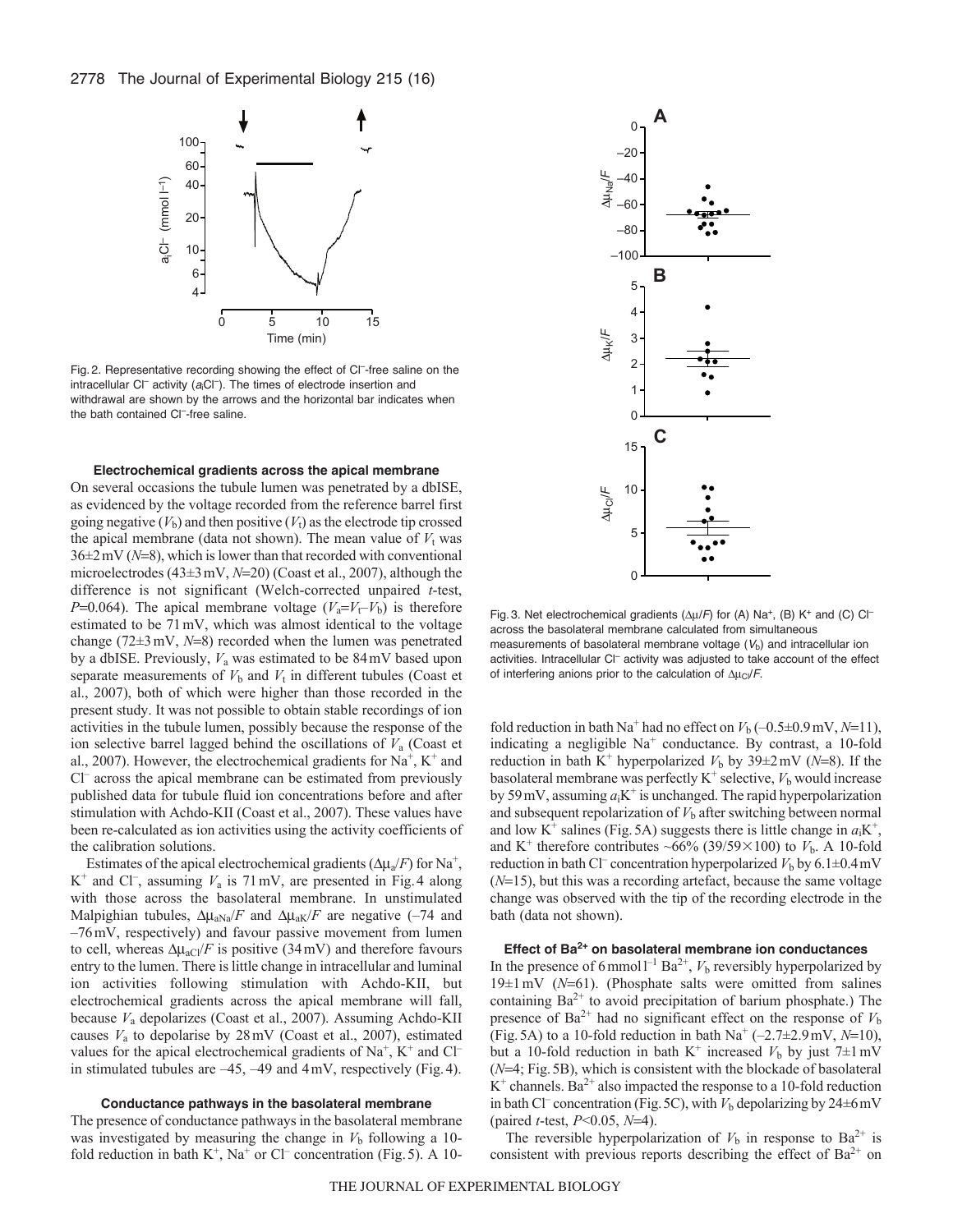

Fig. 4. Schematic of a principal cell showing intracellular, luminal and bathing fluid  $Na^+$ ,  $K^+$  and  $Cl^-$  activities, membrane voltages and net electrochemical gradients  $(\Delta \mu / F)$ . Luminal activities (\*) were calculated from previous data for tubule fluid composition (Coast et al., 2007). Values for apical electrochemical gradients given in parentheses are for Achdo-KII stimulated tubules.

Malpighian tubules from a number of species. In *Formica polyctena* and *A. aegypti*, it is attributed to the blockade of  $Ba^{2+}$ -sensitive K<sup>+</sup> channels, which prevents the flow of positive charge  $(K^+)$  into the cell to replace that actively pumped into the lumen; hence the cell interior becomes more negative (i.e.  $V<sub>b</sub>$  hyperpolarizes) (Weltens et al., 1992; Masia et al., 2000). However, this cannot account for the hyperpolarizing effect of Ba2+ in *A. domesticus* tubules, because the electrochemical gradient opposes the passive inward movement of K+ through channels in the basolateral membrane. Moreover, as shown in Fig.6A,  $V<sub>b</sub>$  hyperpolarized even when  $Ba<sup>2+</sup>$  was added to tubules bathed in  $K^+$ -free saline; the hyperpolarization in  $K^+$ -free saline (16 $\pm$ 1 mV, *N*=4) did not differ significantly (paired *t*-test,  $P=0.49$ ) from when Ba<sup>2+</sup> was added to standard saline at the start of the experiment (13.0 $\pm$ 3.0mV). The K<sup>+</sup> gradient across the basolateral membrane of *D. melanogaster* tubules is also outwardly directed, and the hyperpolarizing effect of  $Ba^{2+}$  is here attributed to a flow of negative charge (Cl<sup>-</sup>) from cell to bath, which in electrical terms is the equivalent of  $K^+$  moving in the opposite direction (Ianowski and O'Donnell, 2004). To examine the role of Cl– in *A. domesticus*, Malpighian tubules were pre-incubated for 6 min in Cl<sup>-</sup>-free saline, sufficient to deplete cells of Cl<sup>-</sup> (Fig.2), before adding  $Ba^{2+}$ . The switch to Cl<sup>-</sup>-free saline was accompanied by an immediate increase in  $V<sub>b</sub>$ , which then slowly repolarized (Fig. 6B). When  $Ba^{2+}$  was added there was only a small (5.1 $\pm$ 0.1mV,  $N=3$ ) and short-lived increase in  $V<sub>b</sub>$ , compared with the large (19±1mV) sustained hyperpolarization that followed the addition of  $Ba^{2+}$  to standard saline at the start of the experiment.

## **Effect of Ba2+ on tubule secretion**

The major route for  $K^+$  entry into principal cells in the main segment of Malpighian tubules from the black field cricket, *Teleogryllus oceanicus*, is through Ba<sup>2+</sup>-sensitive channels (Marshall and Clode, 2009), and  $Ba^{2+}$  reduces secretion by this tubule segment (Xu and Marshall, 1999b). However, passive ion entry through basolateral K+ channels is not feasible in *A. domesticus* Malpighian tubules, because the electrochemical gradient is outwardly directed, and  $Ba^{2+}$ should therefore have little effect on fluid secretion and  $K^+$  transport. To investigate this, tubules removed from the same insect were equilibrated either in standard saline or in saline containing 6 mmol  $1^{-1}$  Ba<sup>2+</sup>. The bathing fluid was replenished after 40 min and fluid secretion and  $K^+$  transport (the product of fluid secretion and tubule fluid  $K^+$  concentration) were measured over the next 40 min. Finally, Malpighian tubules from both groups were stimulated with 10 nmol<sup>1-1</sup> Achdo-KII and fluid secretion and K<sup>+</sup> transport were measured over a further 40min period. The results are presented in Fig. 7, and show that  $Ba^{2+}$  had no effect on fluid secretion or  $K^+$ transport by either unstimulated (Fig.7A) or Achdo-KII stimulated tubules (Fig.7B).

#### **Active transport across the basolateral membrane**

Under control conditions, the Malpighian tubules of *A. domesticus* secrete K<sup>+</sup>-rich urine (Coast et al., 2007) and  $K^+$  must therefore be actively transported from bath to cell. To assess the role of an  $Na<sup>+</sup>/K<sup>+</sup>-ATPase$ , tubules from the same insect were incubated in saline containing  $0$ ,  $0.01$ ,  $0.1$  and  $1$ mmol $1^{-1}$  ouabain, and fluid secretion was measured before and after stimulating with  $10 \text{ nmol} 1^{-1}$ Achdo-KII. Fig.8A shows that ouabain had no significant effect on either basal or peptide-stimulated rates of secretion (Kruskal–Wallis one-way ANOVA,  $P=0.649$  and 0.897). In a separate experiment, fluid secretion and tubule fluid  $Na<sup>+</sup>$  and  $K<sup>+</sup>$  concentrations were measured in standard saline and then in the presence of 1 mmol<sup>1-1</sup> ouabain. Although ouabain had no effect on secretion (paired *t*-test,  $P=0.296$ ,  $N=8$ ; Fig. 8B), the tubule fluid Na<sup>+</sup>:K<sup>+</sup> concentration ratio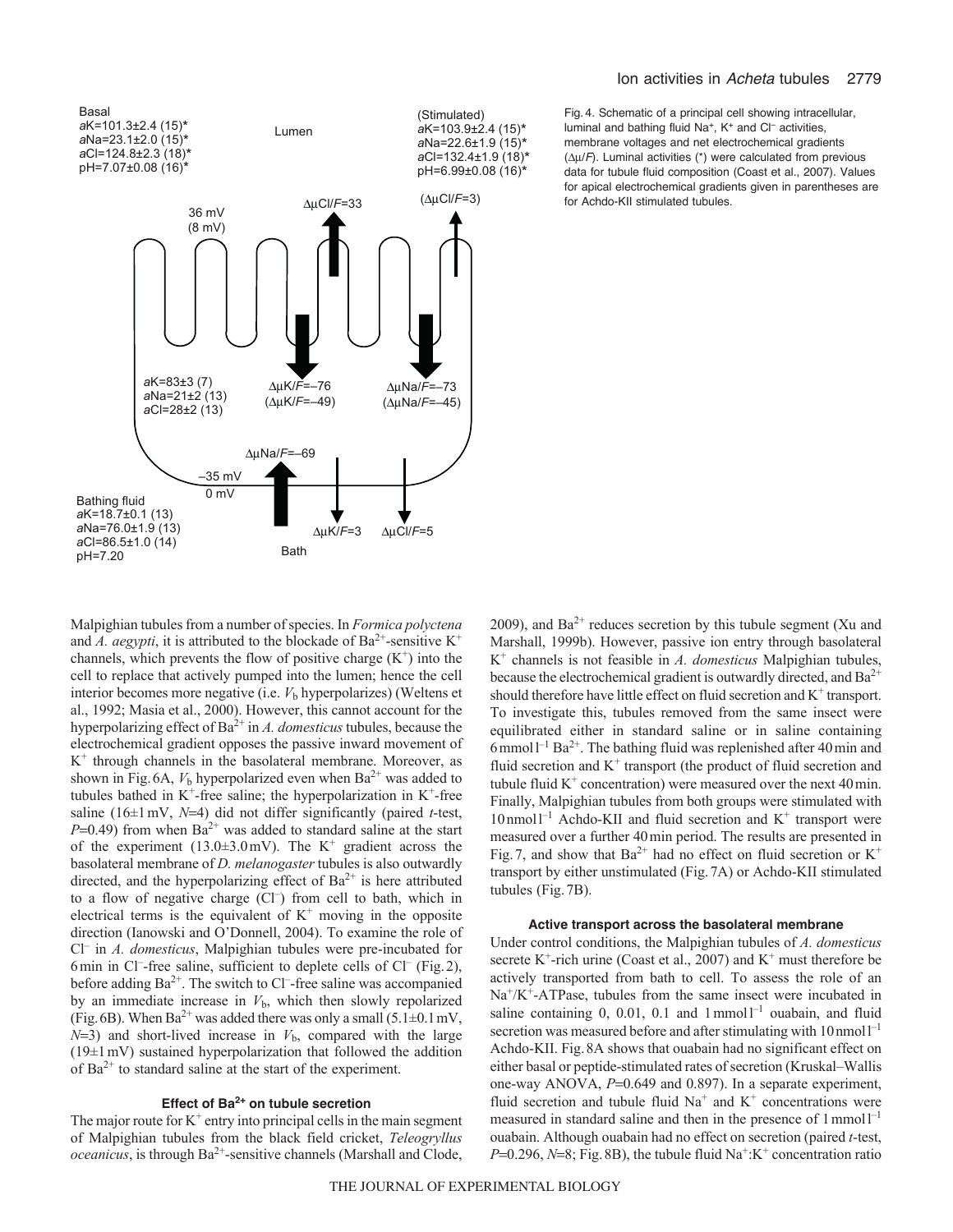2780 The Journal of Experimental Biology 215 (16)



Fig. 5. Recordings of basolateral membrane voltage  $(V<sub>b</sub>)$  showing the effect of a 10-fold reduction in the bathing fluid concentration of (A)  $Na<sup>+</sup>$ , (B)  $K<sup>+</sup>$ and (C) C $\Gamma$  before and after the addition of 6 mmol  $\Gamma$ <sup>1</sup> Ba<sup>2+</sup>. Horizontal bars indicate periods when the bath was perfused with saline containing reduced ion concentrations and  $Ba^{2+}$ , and arrows show the times of electrode insertion and withdrawal.

rose from  $0.39\pm0.02$  to  $0.97\pm0.13$  (Fig. 8C), as Na<sup>+</sup> transport increased at the expense of  $K^+$  (Fig. 8D).

The effect of ouabain on  $Na<sup>+</sup>$  and  $K<sup>+</sup>$  transport is consistent with the presence of a functional  $Na^+/K^+$ -ATPase in cricket Malpighian tubules, but it cannot provide the sole route for  $K^+$ uptake across the basolateral membrane. An electroneutral bumetanide-sensitive  $Na^+/K^+/2Cl^-$  cotransporter has been implicated in ion uptake across the basolateral membrane of Malpighian tubules from several species, and in *A. domesticus* the removal of Na<sup>+</sup>, K<sup>+</sup> or Cl<sup>-</sup> from the bath, or the addition of 1mmoll –1 bumetanide, has been shown to reduce the diuretic activity of Achdo-DH (Coast, 1998). To investigate the role of  $Na^{+}/K^{+}/2Cl^{-}$  cotransport in unstimulated tubules, secretion was measured before and after adding either bumetanide or furosemide to the bathing medium at concentrations ranging from 10 to  $1000 \mu$ moll<sup>-1</sup>. The results, expressed as the percentage change in secretion after adding the loop diuretics, are shown in Fig.9A. Cricket Malpighian tubules are relatively insensitive to bumetanide  $(IC_{50} \sim 200 \,\mu\text{mol} \,l^{-1})$ and furosemide

 $(IC_{50} \sim 100 \,\mu\text{mol}^{-1})$ , but when tested at 1 mmol<sup>-1</sup> they reduced secretion by almost  $70\%$  (64 $\pm$ 2 and 69 $\pm$ 5%, respectively).

Fig.9B shows the effect of bumetanide on the response to Achdo-KII. Secretion was measured over 40min intervals before and after the addition of  $10 \text{ nmol}^{-1}$  Achdo-KII to Malpighian tubules bathed in either standard saline (controls) or saline containing 1 mmol1<sup>-1</sup> bumetanide. Bumetanide-treated tubules secrete more slowly than the controls, but secretion increased significantly (paired *t*-test, *P*<0.001) following the addition of Achdo-KII. Thus the diuretic activity of Achdo-KII is not dependent on  $\text{Na}^{\text{+}}/\text{K}^{\text{+}}/\text{2Cl}^-$  cotransport, although this is an important route for ion uptake across the basolateral membrane. The effect of bumetanide on tubule fluid composition, and  $Na^+$  and  $K^+$  transport, before and after stimulation by Achdo-KII is shown in Fig.9C,D. Tubule fluid was collected over 40min in standard saline and then over two 60min intervals, first with bumetanide  $(1 \text{ mmol } 1^{-1})$  alone and then together with Achdo-KII (10 nmol<sup> $-1$ </sup>). In the presence of bumetanide, secretion fell from  $166 \pm 13$  to  $62 \pm 5$  plmm<sup>-1</sup> min<sup>-1</sup> (*N*=8), and this was accompanied by a small reduction in tubule fluid  $K^+$  concentration (unpaired *t*-test,  $P=0.719$ ) and a significant increase ( $P<0.01$ ) in Na<sup>+</sup> concentration (Fig. 9C). Na<sup>+</sup> and K<sup>+</sup> transport fell by 41 and 61%, respectively (Fig. 9D), which is consistent with uptake *via* a Na<sup>+</sup>/K<sup>+</sup>/2Cl<sup>–</sup> cotransporter. Fluid secretion increased 2.8-fold, to  $172\pm6$  plmm<sup>-1</sup> min<sup>-1</sup> (*N*=6), after the addition of Achdo-KII in the presence of bumetanide and, because the  $Na<sup>+</sup>$  and  $K<sup>+</sup>$  levels in the secreted fluid were unchanged ( $P=0.370$  and 0.545, respectively), there were equivalent increases in  $Na^+(2.8\text{-fold})$  and  $K^+(2.6\text{-fold})$ transport.  $V_b$  changed by  $\leq 2mV$  ( $N=3$ ) within 8 min of adding 1mmoll –1 bumetanide to the bathing medium, which is consistent with the loop diuretic targeting an electroneutral transporter.

#### **DISCUSSION**

This paper provides the first measurements of intracellular ion activities in principal cells of *A. domesticus* Malpighian tubules. In conjunction with simultaneous measurements of  $V<sub>b</sub>$  using dbISEs, it has been possible to evaluate the electrochemical gradients for  $Na<sup>+</sup>$ ,  $K<sup>+</sup>$  and Cl<sup>–</sup> across the basolateral membrane before and after stimulation by Achdo-KII, and to estimate those across the apical membrane from previously published values for the composition of the secreted (luminal) fluid.

## **Intracellular ion activities**

Intracellular activities of Na<sup>+</sup> (21 mmol  $l^{-1}$ ), K<sup>+</sup> (83 mmol  $l^{-1}$ ) and  $Cl^{-}$  (27 mmol<sup>-1</sup>) in *A. domesticus* principal cells are comparable with those measured in other species using dbISEs, which range from 18 to 33 mmol<sup> $1^{-1}$ </sup> for Na<sup>+</sup>, 61 to 121 mmol<sup>1-1</sup> for K<sup>+</sup> and 21 to 38 mmol<sup>1-1</sup> for C<sup> $-$ </sup> (Morgan and Mordue, 1983; Leyssens et al., 1993; Dijkstra et al., 1995; Neufeld and Leader, 1998; Ianowski et al., 2002; Ianowski and O'Donnell, 2004). X-ray microanalysis has been used to measure elemental Na, K and Cl concentrations (mmolkgwetmass–1) in principal cells of the black field cricket, *T. oceanicus* (Xu and Marshall, 1999a). Assuming the intracellular activity coefficient ( $\gamma$ ) is 0.75, the levels of Na<sup>+</sup> (23 mmoll<sup>-1</sup>) and  $Cl^{-}(19 \text{ mmol } l^{-1})$  are similar to those in *A. domesticus* principal cells, but  $K^+$  activity (115 mmoll<sup>-1</sup>) is higher, even though the  $K^+$ concentration of the bathing fluid  $(8.6 \text{ mmol}1^{-1})$  was lower than that used in the present study  $(25.6 \text{ mmol l}^{-1})$ , which may reflect interspecific differences in the handling of  $K^+$  (see below).

Intracellular ion activities did not change significantly when tubules were challenged with Achdo-KII, which is consistent with there being no change in the levels of  $Na^+$ ,  $K^+$  and  $Cl^-$  in the secreted fluid despite a twofold increase in secretion (Coast et al., 2007). By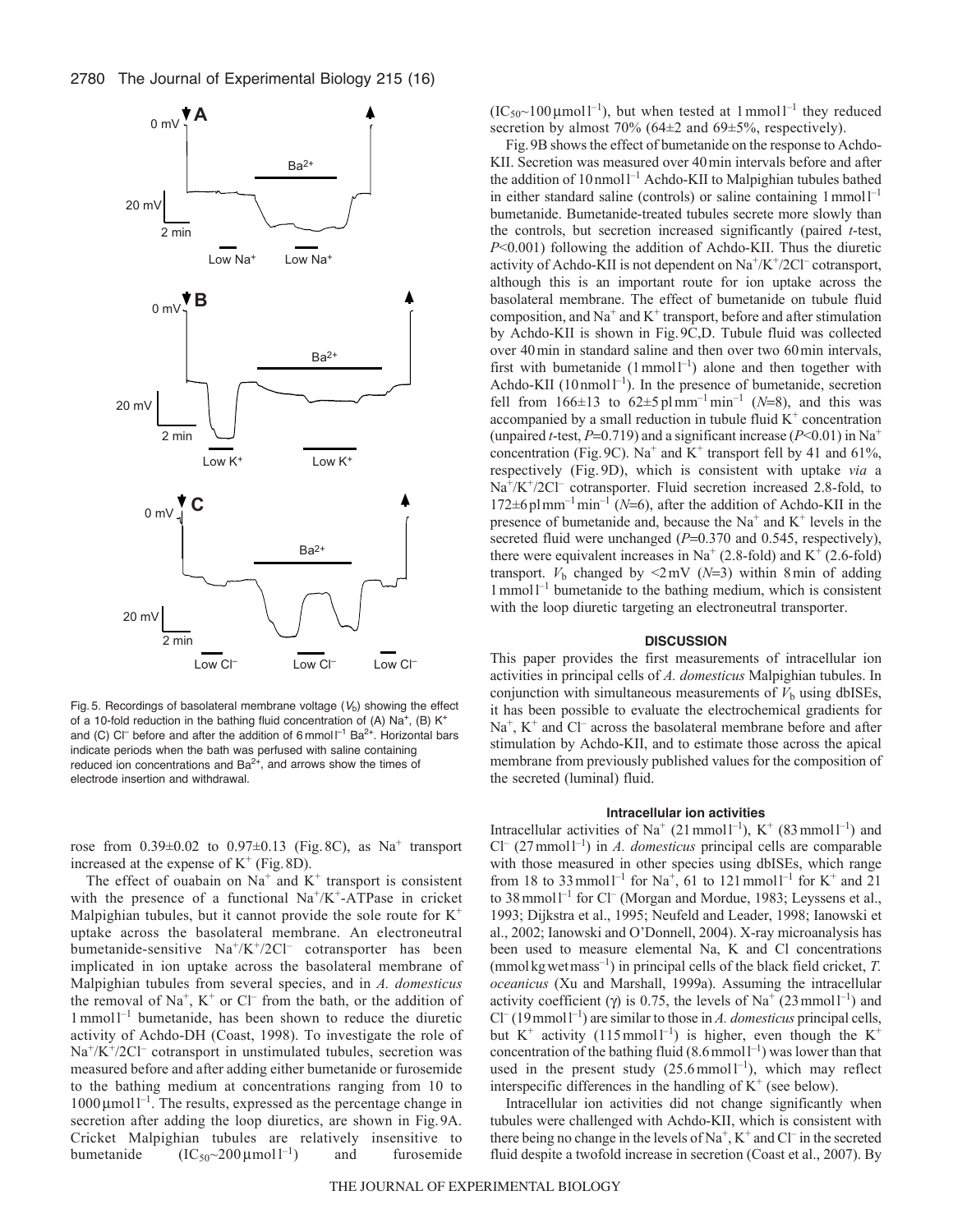

Fig. 6. Recordings of basolateral membrane voltage  $(V<sub>b</sub>)$  showing the effect of 6 mmol  $I^{-1}$  Ba<sup>2+</sup> in (A) K<sup>+</sup>-free and (B) Cl<sup>-</sup>-free saline. Horizontal bars indicate when the bath contained  $K^+$  or Cl<sup>-</sup>-free saline and Ba<sup>2+</sup>. Arrows show the times of electrode insertion and withdrawal.

contrast, intracellular levels of  $Na<sup>+</sup>$  and  $K<sup>+</sup>$  change significantly after *R. prolixus* Malpighian tubules are stimulated by serotonin, with  $a_i$ Na<sup>+</sup> increasing from 21 to 33 mmol<sup>1-1</sup> and  $a_i$ K<sup>+</sup> decreasing from 86 to 71 mmol<sup>-1</sup> (Ianowski et al., 2002), whereas the Na<sup>+</sup>:K<sup>+</sup> activity ratio of the secreted (luminal) fluid increased from 0.62 to 1.35 (Ianowski and O'Donnell, 2006).

#### **Basolateral membrane electrochemical gradients**

In both control and Achdo-KII stimulated tubules, the  $Na<sup>+</sup>$  gradient across the basolateral membrane ( $\Delta \mu_{bNa}/F$ ) is substantial (–67mV), and strongly favours passive  $Na<sup>+</sup>$  entry into the cell, as found also in *R. prolixus* (Ianowski et al., 2002). In contrast,  $\Delta \mu_{bK}/F$  is much smaller (3mV) and favours passive movement from cell to bath. An outwardly directed  $K^+$  gradient has also been measured in  $D$ . *melanogaster* and unstimulated *R. prolixus* Malpighian tubules (Ianowski et al., 2002; Ianowski and O'Donnell, 2004), whereas in *F. polyctena* and *Locusta migratoria* the K+ gradient is not different from zero (Morgan and Mordue, 1983; Leyssens et al., 1993; Ianowski et al., 2002). The basolateral Cl<sup>–</sup> gradient  $(\Delta \mu_{bCl}/F)$  in cricket principal cells is small (6mV) and is also outwardly directed. Likewise, the Cl<sup>–</sup> gradient across the basolateral membrane of *L*.



*migratoria*, *R. prolixus* and *D. melanogaster* Malpighian tubules is outwardly directed (Morgan and Mordue, 1983; Ianowski et al., 2002; Ianowski and O'Donnell, 2004), whereas in *F. polyctena* the gradient favours passive Cl– movement into the cell (Dijkstra et al., 1995).

## **Ion conductance pathways in the basolateral membrane**

Ion substitution experiments revealed a large  $Ba^{2+}$ -sensitive K<sup>+</sup> conductance in the basolateral membrane, and the  $K^+$  diffusion potential accounts for 66% of  $V<sub>b</sub>$ . A similar Ba<sup>2+</sup>-sensitive K<sup>+</sup> conductance has been identified in other insects (Morgan and Mordue, 1983; O'Donnell and Maddrell, 1984; Baldrick et al., 1988; Leyssens et al., 1992; Neufeld and Leader, 1998; Wiehart et al., 2003; Ianowski and O'Donnell, 2004; Scott et al., 2004). There was no evidence of a significant Na<sup>+</sup> conductance, but a basolateral Cl<sup>-</sup> conductance was revealed after  $K^+$  channels were blocked by  $Ba^{2+}$ . A basolateral Cl– conductance has also been identified in Malpighian tubules from *D. melanogaster* (Ianowski and O'Donnell, 2004), *A. aegypti* (Yu et al., 2003) and possibly *F. polyctena* (Weltens et al., 1992), whereas *T. oceanicus* tubules appear to have low Cl– permeability (Marshall and Xu, 1999).

## The effect of  $Ba^{2+}$  on  $V_b$  and fluid secretion

Barium hyperpolarizes  $V<sub>b</sub>$  and inhibits secretion by Malpighian tubules from a number of species, which has been taken as evidence for  $K^+$  channels contributing to transepithelial ion transport. In  $T$ .  $oceanicus$ , more than half of cellular  $K^+$  is estimated to enter principal cells through Ba<sup>2+</sup>-sensitive channels (Marshall and Clode, 2009), and  $Ba^{2+}$  inhibits fluid secretion (Xu and Marshall, 1999b). By contrast, the basolateral K+ gradient of *A. domesticus* principal cells opposes passive ion entry, and  $K^+$  channels therefore play no direct role in net transepithelial  $K^+$  secretion, as evidenced by  $Ba^{2+}$ having no effect on fluid secretion or  $K^+$  transport, although it hyperpolarizes *V*b.

The hyperpolarizing effect of  $Ba^{2+}$  has been attributed to the influence of an inwardly directed loop current on  $V<sub>b</sub>$ , which is relatively small when the basolateral membrane resistance is low, but increases in magnitude when the dominant  $K^+$  conductance is blocked by Ba<sup>2+</sup> (Leyssens et al., 1992; Pannabecker et al., 1992). In the Malpighian tubules of *F. polyctena* and *A. aegypti*, this current is carried by a passive inward flow of  $K^+$  through channels in the basolateral membrane (Leyssens et al., 1992; Weltens et al., 1992; Masia et al., 2000), but in *D. melanogaster* tubules the loop current responsible for the Ba<sup>2+</sup>-induced hyperpolarization of  $V<sub>b</sub>$  is carried by the outward movement of Cl<sup>-</sup>, from cell to bath, which is the electrical equivalent of a current carried by the inward movement of  $K^+$  (Ianowski and O'Donnell, 2004). Results from the present study are consistent with a similar explanation for the effect of  $Ba^{2+}$ in *A. domesticus* tubules where, as in *D. melanogaster*, the

**B** Fig. 7. Fluid secretion (left axis) and K<sup>+</sup> transport (right axis) before<br>  $\tau$   $\tau$   $\tau$   $\tau$ (A) and after (B) stimulation by 10 nmol  $I^{-1}$  Achdo-KII in standard saline (open bars) and in the presence of 6 mmol  $I^{-1}$  Ba<sup>2+</sup> (shaded bars). Bars represent means +1 s.e.m. of 10–12 replicates.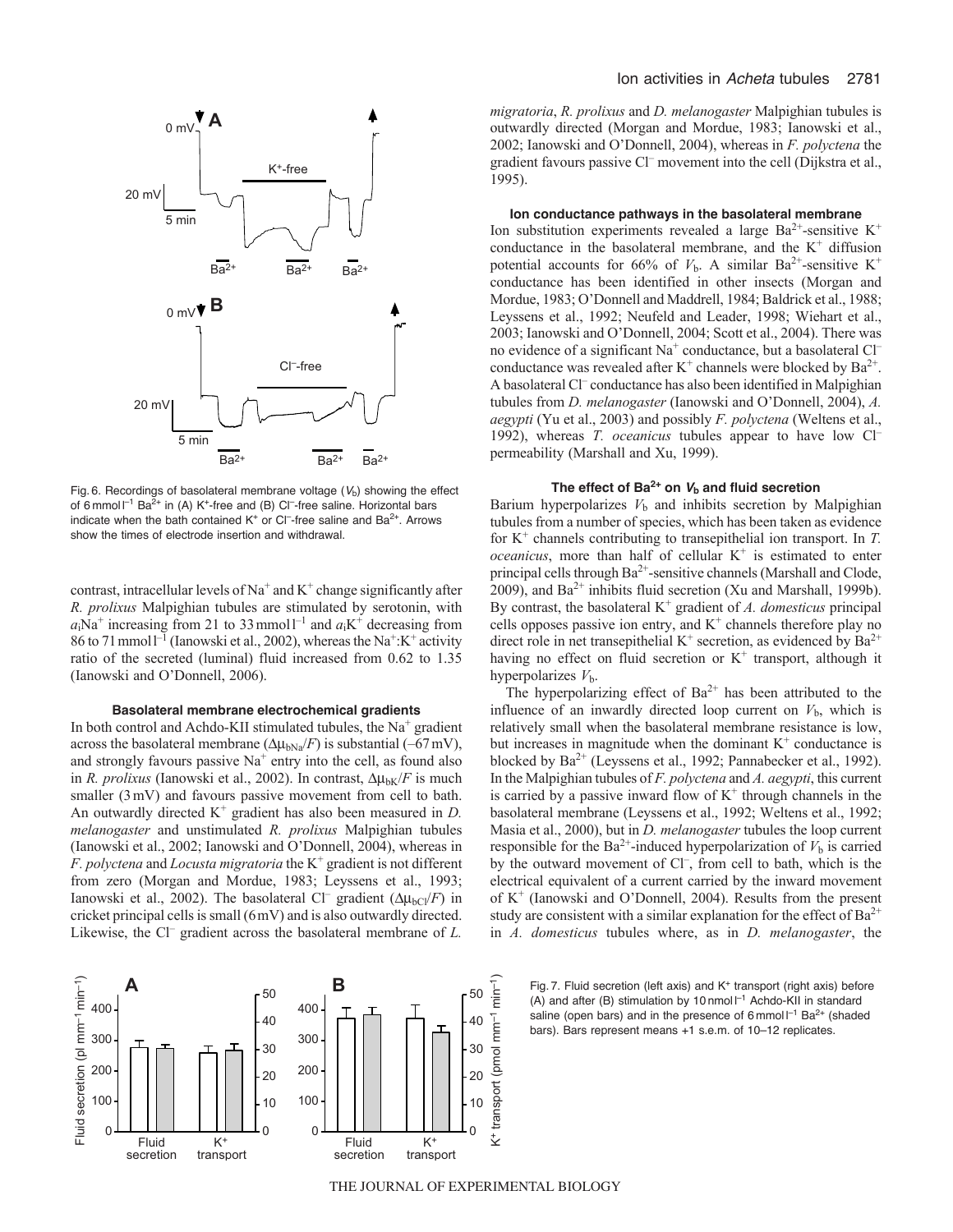

Fig. 8. (A)Fluid secretion by unstimulated (open bars) and Achdo-KII (10 nmol  $I^{-1}$ )-stimulated (shaded bars) tubules in the presence of 0-1000 μmol <sup>-1</sup> ouabain. (B) Fluid secretion, (C) tubule fluid K<sup>+</sup> (open bars) and Na<sup>+</sup> (shaded bars) concentrations, and (D) rates of  $K^+$  (open bars) and Na<sup>+</sup> (shaded bars) transport in standard saline (control) and in the presence of 1 mmoll<sup>-1</sup> ouabain. Bars represent means +1 s.e.m. for the number of replicates shown in parentheses.

basolateral  $K^+$  gradient opposes passive ion entry, although this gradient may change somewhat in the presence of  $Ba^{2+}$ . Importantly, the hyperpolarizing effect that  $Ba^{2+}$  has on  $V_b$  is still seen when tubules are held in  $K^+$ -free saline, which rules out inward  $K^+$ movement, but is abolished after principal cells are depleted of Cl– by prior incubation in Cl<sup>-</sup>-free saline. Basolateral Cl<sup>-</sup> channels might also contribute to the hyperpolarizing effect of Ba2+ in *F. polyctena* and *A. aegypti* tubules, and this warrants further investigation.

## **Ion transport across the basolateral membrane**

Intracellular  $K^+$  and  $Cl^-$  activities are higher than expected from assuming they are passively distributed across the basolateral membrane, and they must therefore be actively transported into the cell. The thermodynamic feasibility of  $K^+/Cl^-$ ,  $Na^+/Cl^-$  and  $Na<sup>+</sup>/K<sup>+</sup>/2Cl<sup>-</sup> cotransport contributing to ion uptake can be evaluated$ by calculating the net electrochemical gradient  $(\Delta \mu_{net}/F)$  from the sum of the electrochemical gradients for the participating ions (Haas and Forbush, 2000). For a K<sup>+</sup>/Cl<sup>–</sup> cotransporter  $\Delta \mu_{\text{net}}/F$  is positive (9mV), favouring passive movement from cell to bath, the reverse of what is required to support secretion. However, ion uptake *via*  $Na<sup>+</sup>/Cl<sup>-</sup>$  and  $Na<sup>+</sup>/K<sup>+</sup>/2Cl<sup>-</sup>$  cotransporters is thermodynamically feasible with values for  $\Delta\mu_{\text{net}}/F$  of –61 and –52 mV, respectively.

The Malpighian tubules of *A. domesticus* are relatively insensitive to the loop diuretics bumetanide and furosemide, but they reduce secretion by almost 70%, and bumetanide has no effect on  $V<sub>b</sub>$ , which is consistent with the coupled uptake of  $Na<sup>+</sup>$ ,  $K<sup>+</sup>$  and  $2Cl<sup>-</sup>$  *via* an electroneutral  $Na^+/K^+/2Cl^-$  cotransporter. Bumetanide is a quite specific inhibitor of  $\text{Na}^{\text{+}}/\text{K}^{\text{+}}/\text{2Cl}^-$  cotransport at low concentrations  $({\sim}5 \,\mu$ moll<sup>-1</sup>), but higher concentrations ( ${\ge}100 \,\mu$ moll<sup>-1</sup>) can partially inhibit other transport pathways, including  $K^+/CI^-$  and  $Na^+/CI^-$ 



Fig. 9. (A) Percentage change in secretion by unstimulated tubules in the presence of  $10-1000 \mu$ mol  $I^{-1}$  furosemide (squares) and bumetanide (circles). Data are means +1 s.e.m. of seven to 10 replicates. (B) Fluid secretion by unstimulated (open bars) and Achdo-KII (AKII, 10 nmol  $\vert^{-1}$ )stimulated (shaded bars) tubules in standard saline (control) and in the presence of 1 mmol  $l^{-1}$  bumetanide (bumet). (C,D) Tubule fluid K<sup>+</sup> (open bars) and Na<sup>+</sup> (shaded bars) concentrations (C) and transport rates (D) before (basal) and after the addition of 1 mmol  $I^{-1}$  bumetanide (bumet) followed by 10 nmol  $I^{-1}$  Achdo-KII (+AKII). Data are means +1 s.e.m. for the number of replicates shown in parentheses. Identical letters are used to indicate values that do not differ significantly.

cotransport (Haas, 1989; Gamba et al., 1994). K<sup>+</sup>/Cl<sup>–</sup> cotransport cannot directly contribute to fluid secretion by cricket tubules (see above), but the concentration of bumetanide employed in this study  $(1 \text{ mmol } l^{-1})$  might influence Na<sup>+</sup>/Cl<sup>–</sup> cotransport. However, Na<sup>+</sup>/Cl<sup>–</sup> cotransport is reported to be unaffected by  $1$  mmol $1^{-1}$  furosemide (Gamba et al., 1993), which mimics the effect of bumetanide on cricket tubules, and bumetanide reduces both  $Na^+$  and  $K^+$  transport, rather than just  $Na<sup>+</sup>$  transport. In addition, the diuretic activity of Achdo-DH, a corticotrophin releasing factor (CRF)-related peptide, has been shown to require  $Na^+$ ,  $Cl^-$  and  $K^+$  in the bathing medium, and the  $Na<sup>+</sup>$  and  $K<sup>+</sup>$  concentrations needed to support half-maximal stimulation of fluid secretion (30 and  $4$  mmoll<sup>-1</sup>, respectively) are comparable to the ion requirements of the human  $Na^+/K^+/2Cl^$ cotransporter (Payne and Forbush, 1995; Coast et al., 2002).

Bumetanide-sensitive Na+/K+/2Cl– cotransport has been demonstrated in the Malpighian tubules of *R. prolixus* and *D. melanogaster* (Ianowski et al., 2002; Ianowski and O'Donnell, 2004), and contributes to ion uptake in *T. oceanicus* (Xu and Marshall, 1999a; Marshall and Clode, 2009), *A. aegypti* (Hegarty et al., 1991; Scott et al., 2004), *Manduca sexta* (Audsley et al., 1993; Reagan, 1995), *L. migratoria* (Al-Fifi et al., 1998), *Tenebrio molitor* (Wiehart et al., 2003) and *F. polyctena* (Leyssens et al., 1994). A putative  $Na^{+}/K^{+}/2Cl^{-}$  cotransporter has been cloned from the Malpighian tubules of *M. sexta* (Reagan, 1995), but mRNA encoding its homologue (CG31547) (Pullikuth et al., 2003) is not enriched in the Malpighian tubules of *D. melanogaster* (FlyAtlas,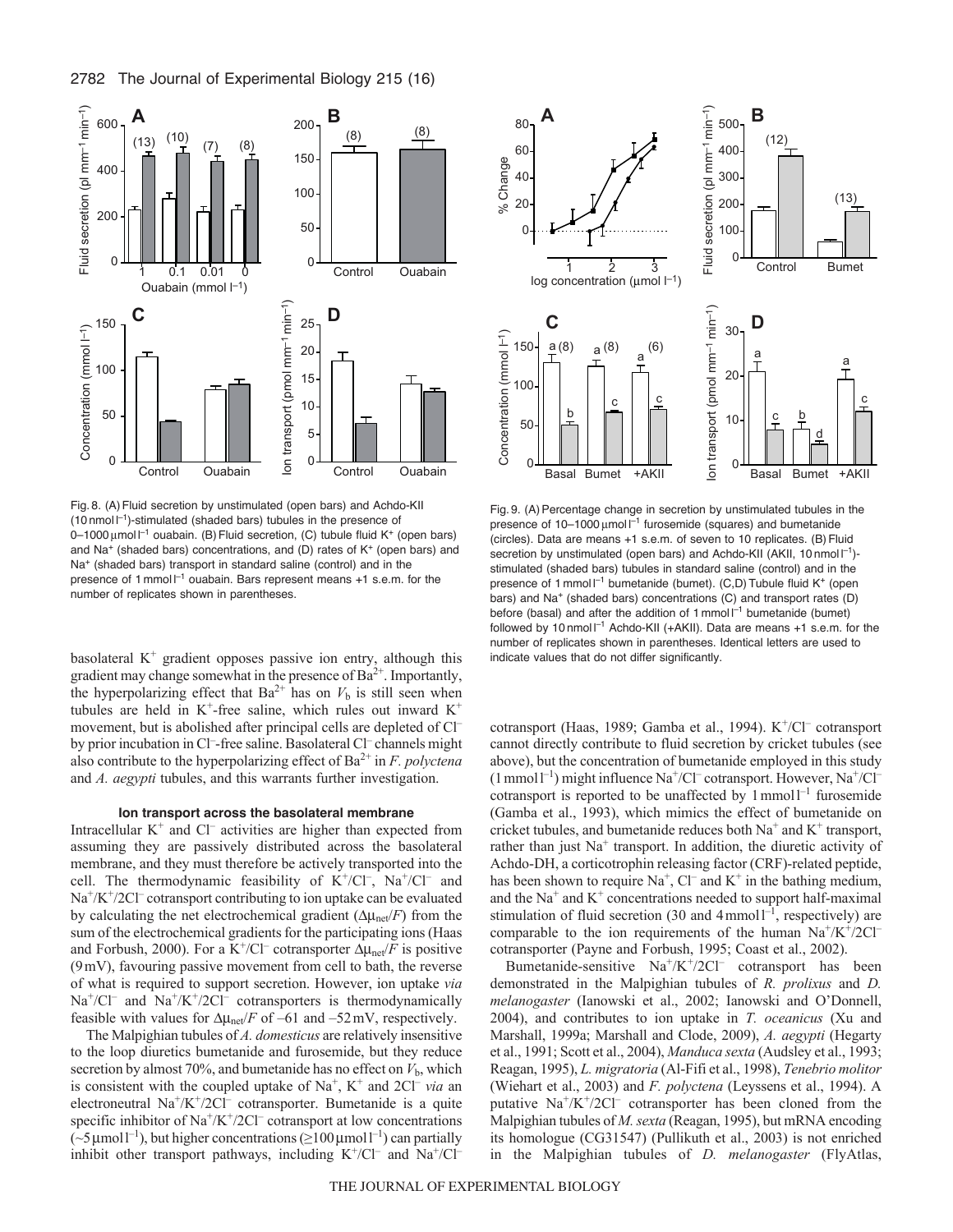

Fig. 10. Schematic of ion transport processes involved in fluid secretion by (A) unstimulated and (B) Achdo-KII-stimulated principal cells in the main segment of cricket Malpighian tubules. The thickness of the arrows is indicative of ion flux through the different pathways. Dotted lines are used to illustrate the intracellular signalling pathway. Solid circles represent primary active transport processes whereas open circles are used to represent cotransporters and antiporters. The grey symbols represent the receptor for Achdo-KII and its ligand.

http://flyatlas.org/). The bumetanide/furosemide-insensitive component of secretion in *A. domesticus* could involve other basolateral membrane transport processes, such as Na<sup>+</sup>/Cl<sup>–</sup> and Na<sup>+</sup>linked organic anion cotransporters, and  $Na^+/H^+$  and  $HCO_3^-/Cl^$ exchangers.

 $Na^{+}/K^{+}/2Cl^{-}$  cotransport is driven by the Na<sup>+</sup> electrochemical gradient  $(\Delta \mu_{bNa}/F)$  across the basolateral membrane, which is maintained by active  $Na<sup>+</sup>$  extrusion into the lumen and bath. Ouabain inhibits the basolateral Na<sup>+</sup>/K<sup>+</sup>-ATPase, making more Na<sup>+</sup> available for transport into the lumen, as evidenced by an increase in the  $Na^{+} : K^{+}$  concentration ratio of the secreted fluid, which approaches unity, reflecting a 1:1 uptake of cations *via* the  $Na^{+}/K^{+}/2Cl^{-}$  cotransporter. Ouabain has also been shown to influence luminal fluid composition in the main segment of *T. oceanicus* Malpighian tubules, with the cation ratio increasing from 0.20 to 0.61, and the intracellular cation ratio increasing from 0.20 to 0.62 (Xu and Marshall, 1999a). The near identical ratios of cations in the cellular and luminal compartments suggests that apical cation/H+ antiporters of *T. oceanicus* Malpighian tubules have equal affinities for  $Na^+$  and  $K^+$ . This was previously demonstrated in  $A$ . *domesticus*tubules (Coast, 2001), and is consistent with results from the present study showing that the intracellular  $Na^+$ : $K^+$  activity ratio is very similar to that of the secreted fluid (0.25 and 0.23, respectively; Fig.4). By contrast, apical antiporters in *R. prolixus* Malpighian tubules preferentially handle  $Na<sup>+</sup>$  (Maddrell and O'Donnell, 1993), and the intracellular  $Na^{+}:K^{+}$  activity ratio in serotonin-stimulated tubules is 0.46 compared with 1.35 in the secreted fluid (Ianowski and O'Donnell, 2006). The preferential handling of Na<sup>+</sup> in *R. prolixus* may be an adaptation to haematophagy, whereas the non-selective transport of  $Na<sup>+</sup>$  and  $K<sup>+</sup>$ by cation/ $H^+$  antiporters in cricket tubules is consistent with their omnivorous feeding habits.

Ouabain generally has little or no effect on Malpighian tubule fluid secretion, possibly because an active ouabain transporter prevents the cardiac glycoside reaching an inhibitory concentration at the site of the  $Na^+/K^+$ -ATPase (Torrie et al., 2004). However, although ouabain has no effect on secretion by cricket Malpighian tubules it clearly inhibits  $\text{Na}^+\text{/K}^+$ -ATPase activity, because it causes a pronounced change in the tubule fluid  $Na^+$ : $K^+$  concentration ratio. The failure of ouabain to inhibit secretion can be attributed to the continued extrusion of Na<sup>+</sup> across the apical membrane, which will maintain the inwardly directed  $Na<sup>+</sup>$  gradient needed to drive  $Na^{+}/K^{+}/2Cl^{-}$  cotransport and possibly other transporter processes in the basolateral membrane.

## **Apical membrane electrochemical gradients**

The estimated apical gradients for Na<sup>+</sup> ( $\Delta \mu_{aNa}/F$ ) and K<sup>+</sup> ( $\Delta \mu_{aK}/F$ ) in unstimulated *A. domesticus* tubules are substantial  $(\geq -70 \,\text{mV})$  and favour passive movement from lumen to cell, the reverse of what is required for fluid secretion. Na<sup>+</sup> and  $K^+$  must therefore be actively transported into the lumen, which in insect Malpighian tubules is driven by an apical V-ATPase in parallel with  $Na^+/H^+$  and  $K^+/H^+$ antiporters (Beyenbach et al., 2010). The apical Cl<sup>-</sup> gradient  $(\Delta \mu_{\rm aC}/F)$  is also large (>30 mV), but favours passive movement into the lumen through apical Cl<sup>-</sup> channels, for which there is evidence in the Malpighian tubules of *A. aegypti* and the tsetse fly, *Glossina morsitans* (Wright and Beyenbach, 1987; Isaacson and Nicolson, 1994). The principal cells of *A. aegypti* express an apical  $K^+/Cl^$ cotransporter that contributes to fluid secretion by transporting KCl into the lumen (Piermarini et al., 2011). This is believed to be thermodynamically feasible because of the unusually high level of  $Cl^{-}$  (~125 mmol  $l^{-1}$ ) in the cells. By contrast, intracellular  $Cl^{-}$  levels in *A. domesticus* (this study) and *R. prolixus* Malpighian tubules (Ianowski and O'Donnell, 2006) are 28 and  $32$  mmol  $1^{-1}$ , respectively, and the net electrochemical potential  $(\Delta \mu_{\text{net}}/F)$  for a putative apical  $K^+/Cl^-$  cotransporter is negative  $(-43 \text{ and } -28 \text{ mV})$ , respectively), which would drive KCl into the cell.

Achdo-KII depolarises *V*<sup>a</sup> (Coast et al., 2007) and will therefore reduce the electrochemical gradients across the apical membrane by a similar amount, because intracellular and luminal ion activities do not change significantly. If *V*<sup>a</sup> falls by 28mV (Coast et al., 2007), electrochemical gradients favouring  $Na<sup>+</sup>$  and  $K<sup>+</sup>$  movement from lumen to cell will remain large  $(\geq -40 \,\text{mV})$ , but the Cl<sup>-</sup> gradient will fall towards zero (4mV). Achdo-KII therefore doubles the rate of Cl– transport (Coast et al., 2007) while reducing the driving force for passive Cl<sup>–</sup> movement into the lumen by almost 90%. The Cl<sup>–</sup>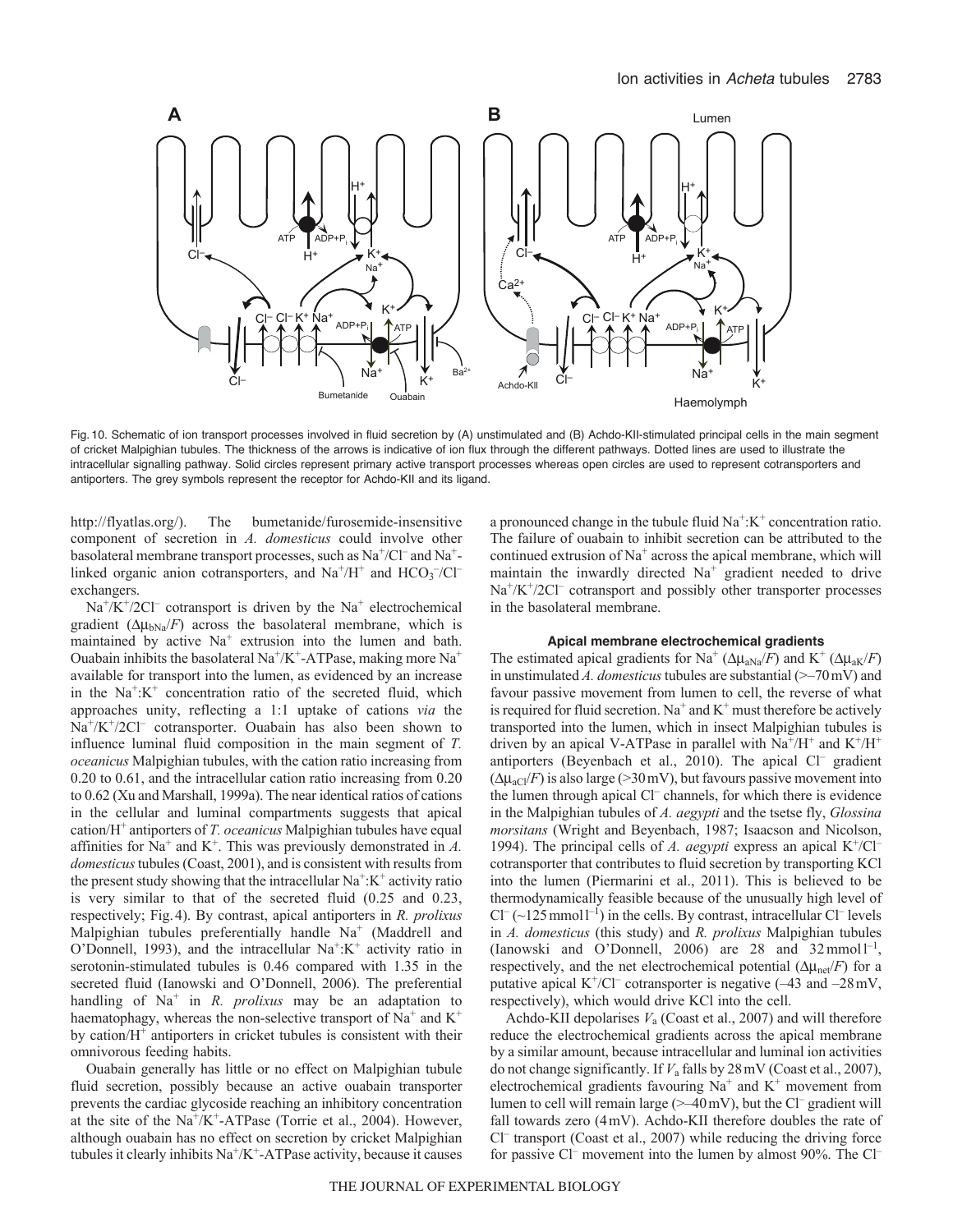conductance of the apical membrane must therefore increase dramatically. Similarly, serotonin is believed to open apical Cl– channels in *R. prolixus* tubules, and  $\Delta \mu_{aCl}/F$  falls from 3 mV to zero (Ianowski and O'Donnell, 2006).

## **A model for of ion transport by the Malpighian tubules of**  *A. domesticus*

The results of this study are summarized in Fig. 10.  $K^+$  and Cl<sup>–</sup> enter principal cells *via* a bumetanide-sensitive Na<sup>+</sup>/K<sup>+</sup>/2Cl<sup>-</sup> cotransporter driven by the Na<sup>+</sup> gradient ( $\Delta \mu_{bNa}/F$ ). Na<sup>+</sup> returns to the bath by an ouabain-sensitive  $\text{Na}^{\text{+}}/\text{K}^{\text{+}}$ -ATPase, and is also transported into the lumen along with  $K^+$  *via* apical cation/ $H^+$  antiporters driven by a proton gradient created by the V-ATPase. In addition, some  $K^+$ returns to the bath through  $Ba^{2+}$ -sensitive K<sup>+</sup> channels. Cl<sup>-</sup> exits the cell through conductance pathways in both apical and basolateral membranes. Fluid secretion continues, albeit at a much reduced rate, when  $Na^+/K^+/2Cl^-$  cotransport is inhibited by bumetanide and furosemide. Na<sup>+</sup> and Cl<sup>-</sup> therefore enter the cell *via* other routes, such as  $Na^+/Cl^-$  and  $Na^+/organic$  anion cotransporters, and  $Na^+/H^+$ and Cl<sup>-</sup>/HCO<sub>3</sub><sup>-</sup> exchangers. These are not shown in Fig. 10.

In unstimulated Malpighian tubules, the apical Cl<sup>-</sup> gradient  $(\Delta \mu_{\rm aCl}/F)$  is more than five times larger than that across the basolateral membrane ( $\Delta \mu_{bCl}/F$ ), which suggests that the apical Cl<sup>-</sup> conductance is relatively small. This will lead to the build up of a lumen positive voltage  $(V_a)$ , which will constrain V-ATPase activity and hence limit  $Na<sup>+</sup>$  and  $K<sup>+</sup>$  transport into the lumen *via* apical antiporters. Achdo-KII acts *via* a Ca<sup>2+</sup>-dependent mechanism to increase the Cl<sup>–</sup> conductance of the apical membrane (Fig. 10B), which allows more Cl<sup>–</sup> to enter the lumen rather than recycling to the bath. This will depolarise  $V_a$  and hence increase V-ATPase activity, driving the transport of additional  $Na^+$  and  $K^+$  into the lumen to maintain electrical neutrality.

The model presented in Fig.10B attributes the diuretic activity of Achdo-KII to the opening of Cl– channels in the principal cell apical membrane. There is no evidence to implicate stimulation of  $Na<sup>+/</sup>K<sup>+/</sup>2Cl<sup>-</sup> cotransport, as although bumetanide reduces secretion$ it does not block diuretic activity. Despite doubling the rate of secretion, Achdo-KII has no significant effect on intracellular ion activities, and the transport of additional  $Na^+$ ,  $K^+$  and  $Cl^-$  into the lumen must therefore be accompanied by an increased uptake and/or reduced loss of ions across the basolateral membrane. The electrochemical gradients of  $K^+$  and  $Cl^-$  across the basolateral membrane fell by 22 and 11%, respectively, within 2min of stimulating with Achdo-KII, which, although not significant, would reduce the passive return of ions to the bath. There was also a 4% fall in intracellular Na<sup>+</sup> activity and a 2% increase in the Na<sup>+</sup> gradient across the basolateral membrane. Neither change was significant, but could increase the availability of  $Na<sup>+</sup>$  for transport into the lumen by reducing export *via* the Na<sup>+</sup>/K<sup>+</sup>-ATPase and increasing the driving force for basolateral Na<sup>+</sup>-coupled cotransporters.

The transport processes depicted in Fig.10 are strikingly similar to those present in the upper secretory portion of *R. prolixus* Malpighian tubules (Ianowski et al., 2002). In common with *A. domesticus*, *R. prolixus* tubules lack stellate cells (Maddrell, 1980), and principal cells mediate Cl– transport into the lumen *via* a basolateral  $\text{Na}^+\text{/} \text{K}^+\text{/} 2\text{Cl}^-$  cotransporter and apical channels. The fluid secreted by unstimulated tubules is  $K^+$ -rich, because much of the Na<sup>+</sup> that enters cells *via* the cotransporter is returned to the bathing medium by a basolateral  $Na^+/K^+$ -ATPase (Maddrell and Overton, 1988) (Fig.10). After stimulation with either serotonin (*R. prolixus*) or Achdo-DH  $(A.$  *domesticus*), the increase in Na<sup>+</sup>/K<sup>+</sup>/2Cl<sup>-</sup> cotransporter activity (O'Donnell and Maddrell, 1984; Ianowski and O'Donnell, 2001; Coast et al., 2002) overwhelms the  $Na^{+}/K^{+}$ -ATPase and the additional  $Na<sup>+</sup>$  is exported to the lumen (Maddrell and Overton, 1988). This increases the  $Na^+K^+$  ratio of the secreted fluid from 0.62 to 1.35 in *R. prolixus* (Ianowski and O'Donnell, 2006) and from 0.23 to unity in *A. domesticus* (Coast, 2011), the higher values in *R. prolixus* reflecting the preferential handling of Na<sup>+</sup> by apical cation/H<sup>+</sup> antiporters (Maddrell and O'Donnell, 1993). However, the transport capacities of *R. prolixus* and *A. domesticus* tubules differ enormously, and serotonin increases secretion up to 1000-fold compared with threefold to fourfold for Achdo-DH.

## **ACKNOWLEDGEMENTS**

I thank Alan Tyler for technical assistance during the course of this study, and am particularly grateful to Mike O'Donnell and Juan Ianowski for their advice and encouragement on the construction and use of double-barrelled ion-selective microelectrodes. I also wish to acknowledge the very constructive comments made by two anonymous reviewers.

#### **FUNDING**

This research received no specific grant from any funding agency in the public, commercial or not-for-profit sectors.

#### **REFERENCES**

- **Al-Fifi, Z. I., Anstee, J. H. and Bowler, K.** (1998). The action of inhibitors of protein kinases on fluid and ion secretion by Malpighian tubules of *Locusta migratoria*, L. *J. Insect Physiol.* **44**, 973-980.
- **Audsley, N., Coast, G. M. and Schooley, D. A.** (1993). The effects of *Manduca sexta* diuretic hormone on fluid transport by the Malpighian tubules and cryptonephric complex of *Manduca sexta. J. Exp. Biol.* **178**, 231-243.
- **Baldrick, P., Hyde, D. and Anstee, J. H.** (1988). Microelectrode studies on Malpighian tubule cells of *Locusta migratoria*: effects of external ions and inhibitors. *J. Insect Physiol.* **34**, 963-975.
- **Beyenbach, K. W.** (1995). Mechanism and regulation of electrolyte transport in Malpighian tubules. *J. Insect Physiol.* **41**, 197-207.
- **Beyenbach, K. W.** (2003a). Transport mechanisms of diuresis in Malpighian tubules of insects. *J. Exp. Biol.* **206**, 3845-3856.
- **Beyenbach, K. W.** (2003b). Regulation of tight junction permeability with switch-like speed. *Curr. Opin. Nephrol. Hypertens.* **12**, 543-550.
- **Beyenbach, K. W., Skaer, H. and Dow, J. A. T.** (2010). The developmental, molecular, and transport biology of Malpighian tubules. *Annu. Rev. Entomol.* **55**, 351-374.
- **Clifford, C. W., Roe, R. M. and Woodring, J. P.** (1977). Rearing methods for obtaining house crickets, *Acheta domesticus*, of known age, sex, and instar. *Ann. Entomol. Soc. Am.* **70**, 69-74.
- **Coast, G.** (2011). Serotonin has kinin-like activity in stimulating secretion by
- Malpighian tubules of the house cricket *Acheta domesticus. Peptides* **32**, 500-508. **Coast, G. M.** (1988). Fluid secretion by single isolated Malpighian tubules of the house cricket, *Acheta domesticus*, and their response to diuretic hormone. *Physiol. Entomol.* **13**, 381-391.
- **Coast, G. M.** (1998). The regulation of primary urine production in insects. In *Recent Advances in Arthropod Endocrinology* (ed. G. M. Coast and S. G. Webster), pp. 189- 209. Cambridge: Cambridge University Press.
- **Coast, G. M.** (2001). The neuroendocrine regulation of salt and water balance in insects. *Zoology* **103**, 179-188.
- **Coast, G. M., Holman, G. M. and Nachman, R. J.** (1990). The diuretic activity of a series of cephalomyotropic neuropeptides, the achetakinins, on isolated Malpighian tubules of the house cricket, *Acheta domesticus. J. Insect Physiol.* **36**, 481-488.
- **Coast, G. M., Webster, S. G., Schegg, K. M., Tobe, S. S. and Schooley, D. A.** (2001). The *Drosophila melanogaster* homologue of an insect calcitonin-like diuretic peptide stimulates V-ATPase activity in fruit fly Malpighian tubules. *J. Exp. Biol.* **204**, 1795-1804.
- **Coast, G. M., Orchard, I., Phillips, J. E. and Schooley, D. A.** (2002). Insect diuretic and antidiuretic hormones. *Adv. Insect Physiol.* **29**, 279-409.
- **Coast, G. M., Nachman, R. J. and Schooley, D. A.** (2007). An antidiuretic peptide (Tenmo-ADFb) with kinin-like diuretic activity on Malpighian tubules of the house cricket, *Acheta domesticus* (L.). *J. Exp. Biol.* **210**, 3979-3989.
- **Day, J. P., Wan, S., Allan, A. K., Kean, L., Davies, S. A., Gray, J. V. and Dow, J. A. T.** (2008). Identification of two partners from the bacterial Kef exchanger family for the apical plasma membrane V-ATPase of Metazoa. *J. Cell Sci.* **121**, 2612-2619.
- **Dijkstra, S., Leyssens, A., Van Kerkhove, E., Zeiske, W. and Steels, P.** (1995). A cellular pathway for Cl– during fluid secretion in ant Malpighian tubules: evidence from ion-selective microelectrode studies? *J. Insect Physiol.* **41**, 695-703.
- **Gamba, G., Saltzberg, S. N., Lombardi, M., Miyanoshita, A., Lytton, J., Hediger, M. A., Brenner, B. M. and Hebert, S. C.** (1993). Primary structure and functional expression of a cDNA encoding the thiazide-sensitive, electroneutral sodium-chloride cotransporter. *Proc. Natl. Acad. Sci. USA* **90**, 2749-2753.
- **Gamba, G., Miyanoshita, A., Lombardi, M., Lytton, J., Lee, W. S., Hediger, M. A. and Hebert, S. C.** (1994). Molecular cloning, primary structure, and characterization of two members of the mammalian electroneutral sodium-(potassium)-chloride cotransporter family expressed in kidney. *J. Biol. Chem.* **269**, 17713-17722.